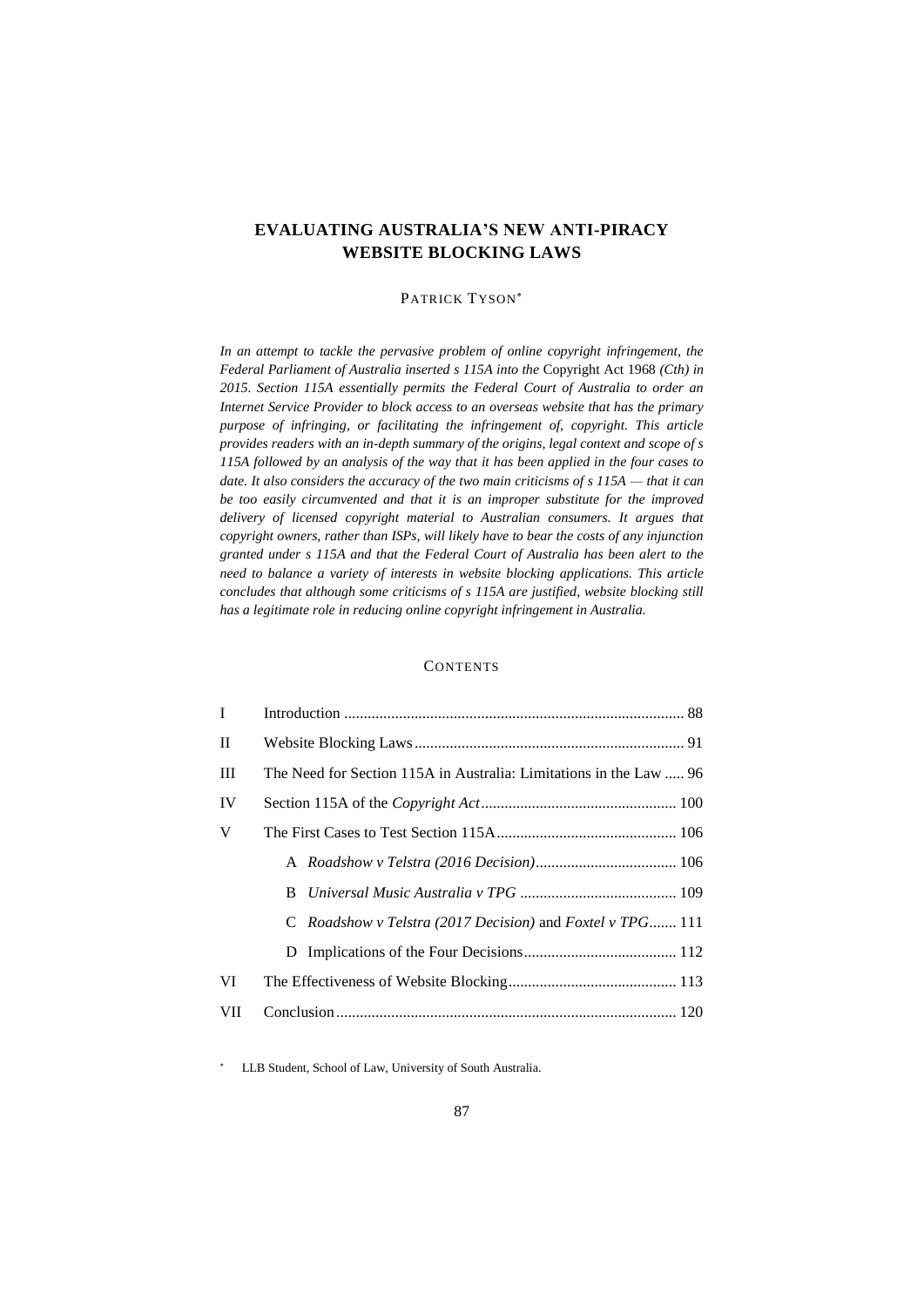# I INTRODUCTION

<span id="page-1-0"></span>The development of the internet has generated unprecedented benefits and opportunities. However, it has also presented copyright owners and exclusive licensees (collectively, 'rights holders') around the world with a significant new degree of difficulty in protecting their copyright. Much of this difficulty lies in the widespread presence and popularity of torrent, streaming and linking websites that freely host, distribute and link copyright infringing material to the public.<sup>1</sup> These types of websites cause great harm to creators, rights holders  $2$  and, ultimately, the public. Artists, directors, actors, producers, writers and others rely on the exploitation and protection of copyright to make a living, to fund new works and to provide an incentive to create.<sup>3</sup> If online copyright infringement results in fewer new works being

- 1 'Streaming' websites host and stream copyright material to its users. 'Torrent' or 'peer to peer network' websites allow groups of computers with the same network program to connect with each other and access copyright material from each other's hard drives. 'Linking' websites index hyperlinks to copyright material on other websites and/or to other linking websites that do the same: *Roadshow Films Pty Ltd v Telstra Corporation Ltd*  [2017] FCA 965 (18 August 2017) [13]. Contrast these types of infringing websites with legal, licensed and subscription-based streaming websites like Netflix, YouTube, Stan, Presto, Spotify and Pandora.
- <sup>2</sup> See Nigel Cory, 'How Website Blocking Is Curbing Digital Piracy without "Breaking the Internet"" (Report, Information Technology and Innovation Foundation, August 2016) 2-5; Productivity Commission, 'Intellectual Property Arrangements' (Inquiry Report No 78, Productivity Commission, 23 September 2016) 555–6. Studies have shown the extent of the harm that online copyright infringement has done to copyright industries generally; and clearly, creators and rights holders suffer as a direct result. For example, a 2011 study revealed that movie piracy alone cost the Australian economy more than \$1.3 billion in revenue in just 12 months: see IPSOS Media CT, 'Economic Consequences of Movie Piracy: Australia' (Report, Oxford Economics, January 2011) 3; Byron Frost, 'Will Streaming Services End Piracy?' (2015) 2(5) *Australian Media, Technology and Communication Law Bulletin* 55, 55. 'Illegal downloading of digital files is a growing threat to the music industry … The International Federation of the Photographic Industry estimates that over 40 billion songs were illegally downloaded in 2008': Karla Borja, Suzanne Dieringer and Jesse Daw, 'The Effect of Music Streaming Services on Music Piracy among College Students' (2015) 45 *Computers in Human Behaviour* 69, 69. It is probable that, since 2008, this number has increased dramatically due to internet access becoming more widely available.
- <sup>3</sup> See Commonwealth, *Parliamentary Debates,* House of Representatives, 16 June 2015, 6416 (Malcolm Turnbull, Minister for Communications). For an outline of the economic justifications for copyright law: see Australian Law Reform Commission, *Copyright and the Digital Economy*, Report No 122 (2013) 59 [3.11]; Simon Stokes, *Art and Copyright* (Hart Publishing, 2<sup>nd</sup> ed, 2012) 7, 13-14: 'The advent of digital technology means copyright now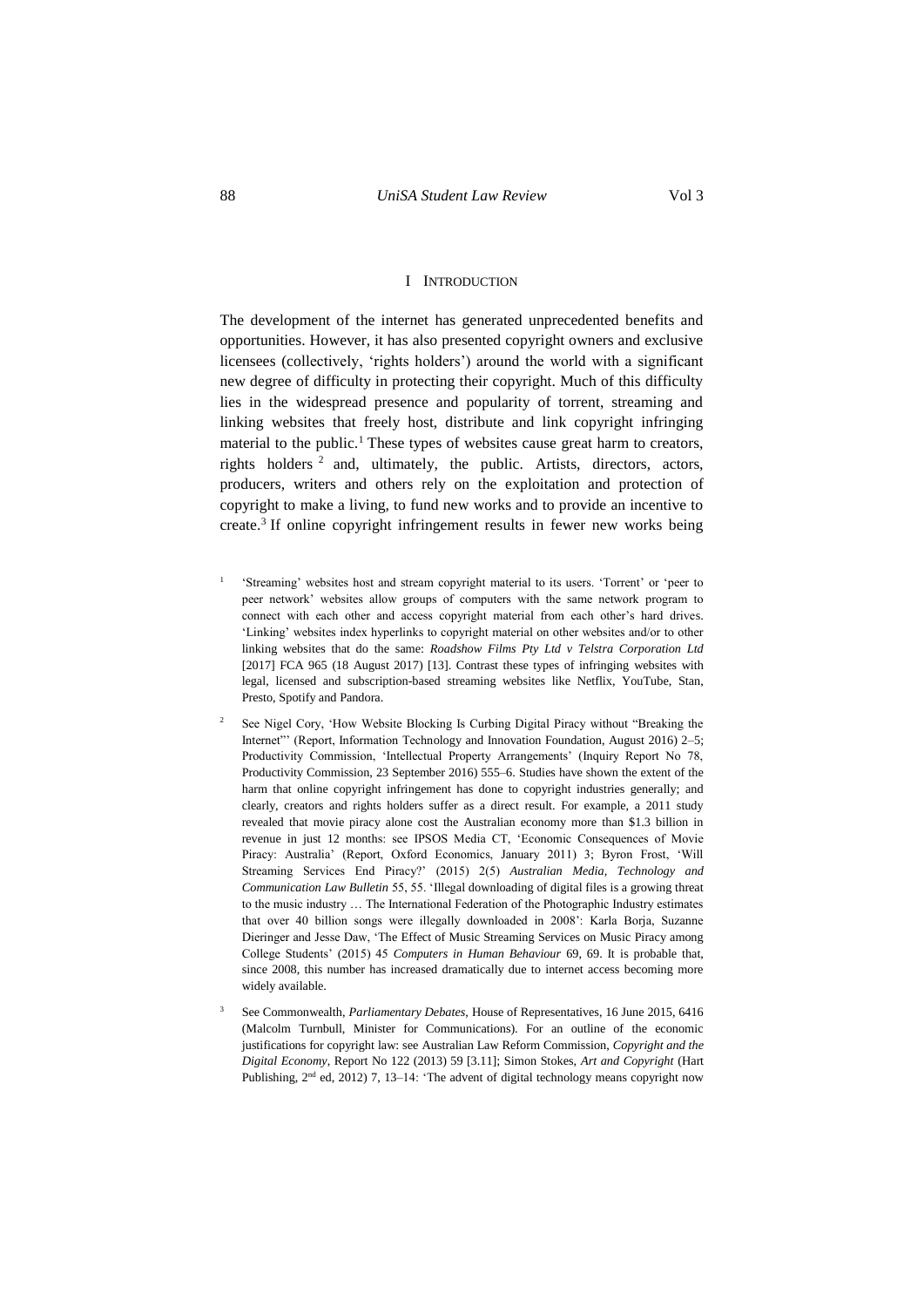created, because creators and rights holders no longer have the incentive or the financial resources to do so, then in the end it is the public that suffers. This problem prompted governments in the European Union, United Kingdom, Singapore and Australia to construct statutory website blocking schemes to combat rampant online copyright infringement. Considering that public freedom to access information and creative works needs to be balanced with the interest in protecting the exclusive rights of right holders,<sup>4</sup> those governments set themselves a difficult and controversial task.

On 22 June 2015, the Federal Parliament of Australia successfully passed the *Copyright Amendment (Online Infringement) Act 2015* (Cth). That amending Act inserted s 115A into the *Copyright Act 1968* (Cth) ('*Copyright Act*'). Put simply, s 115A confers on the Federal Court of Australia ('Federal Court') the power to grant an injunction that requires an Internet Service Provider ('ISP') to take reasonable steps to disable access to an online location outside Australia if that online location has the primary purpose of infringing, or facilitating the infringement of, copyright.<sup>5</sup>

Four decisions have been made under s 115A since its enactment: *Roadshow Films Pty Ltd v Telstra Corporation Ltd*, <sup>6</sup> *Universal Music Australia Pty Ltd v TPG Internet Pty Ltd*, <sup>7</sup> *Roadshow Films Pty Ltd v Telstra Corporation Ltd* (again)<sup>8</sup> and *Foxtel Management Pty Ltd v TPG Internet Pty Ltd.*<sup>9</sup> While the implications of those landmark decisions have been subject to little in-depth analysis and commentary, <sup>10</sup> those who have examined the decisions have

has centre stage — those seeking to protect and exploit their works on CD-ROM, DVD, other new media and the Internet increasingly need to rely on copyright.': at 7.

- 4 In Australia, at least, these are competing interests that the *Copyright Act 1968* (Cth) seeks to balance: see Peter MacFarlane and Paraskevi Kontoleon, *Music and the Law* (Federation Press, 2017) 99. See also *EMI Songs Australia Pty Ltd v Larrikin Music Publishing Pty Ltd* (2011) 191 FCR 444, 452 [29] (Emmett J); Nicolas Suzor, 'Access, Progress, and Fairness: Rethinking Exclusivity in Copyright' (2013) 15(2) *Vanderbilt Journal of Entertainment and Technology Law* 297, 298, 302–3.
- <sup>5</sup> *Copyright Act* ss 115A(1)–(2).

1

- 6 (2016) 122 IPR 81. The case of *Foxtel Management Pty Ltd v TPG Internet Pty Ltd* was joined with *Roadshow Films Pty Ltd v Telstra Corporation Ltd.*
- 7 [2017] FCA 435 (28 April 2017).
- 8 [2017] FCA 965 (18 August 2017).
- 9 [2017] FCA 1041 (1 September 2017).
- $10$  This is particularly true of the third and fourth cases listed, which were decided in August and September 2017. For brief summaries of the first and second cases: see Anita Cade and Marlia Saunders, 'Intellectual Property: Content Denied: ISPs Ordered to Block Overseas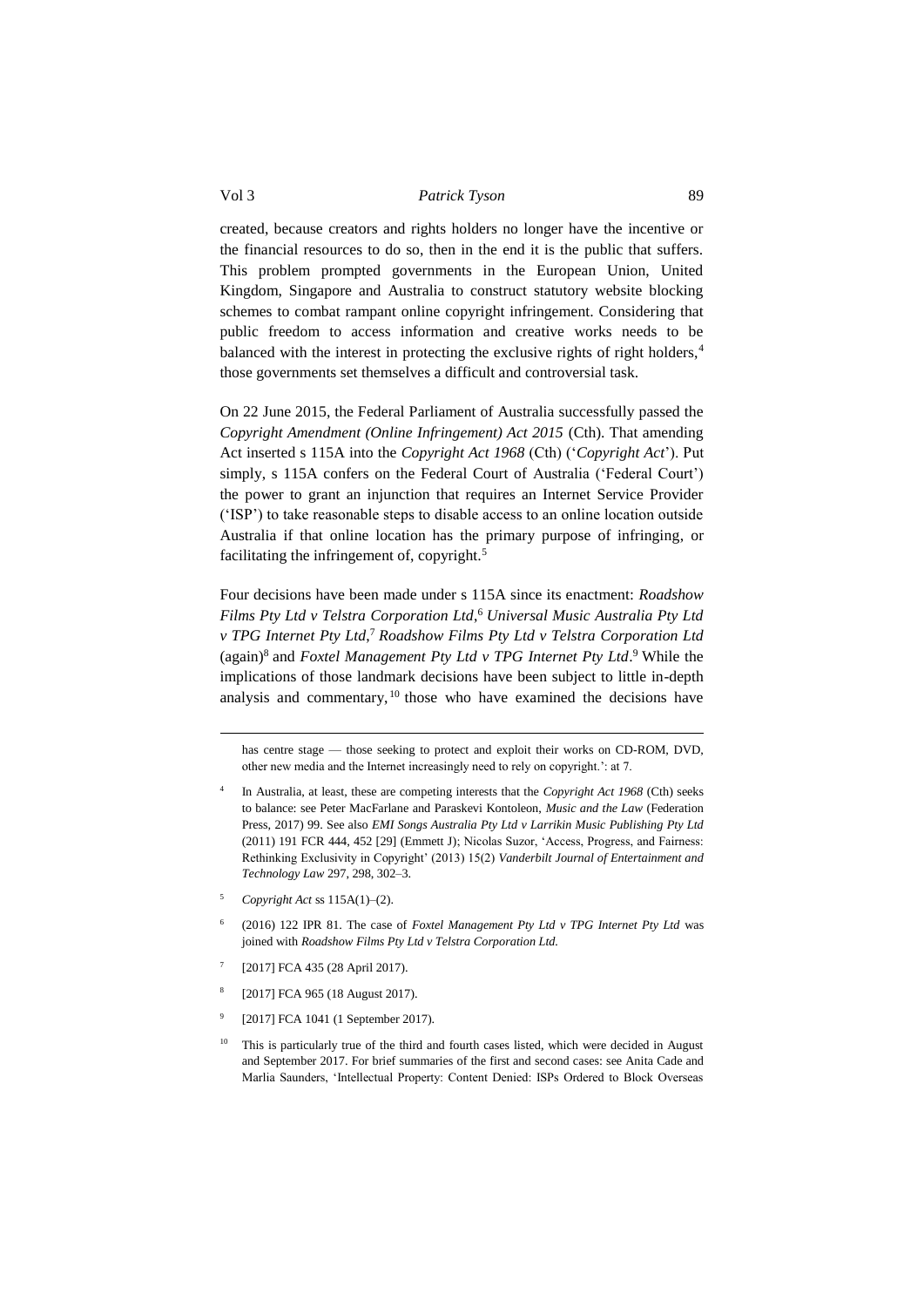considered them to be positive developments.<sup>11</sup> In contrast, the media and the general public in Australia have been very vocal in their criticism, not only of s 115A and the four decisions in particular, but also of website blocking laws

in general. These criticisms have relied predominantly on the arguments that website blocking laws are too easily circumvented and that rights holders can best reduce online infringement simply by providing Australians with access to licensed copyright material that is more timely, affordable and convenient.

This article presents an in-depth summary of the origins, legal context and scope of s 115A and an analysis of the four decisions that have applied the section to date. It also assesses the accuracy of the criticisms directed at s 115A and website blocking laws in general. This article argues that, in light of the four relevant decisions, rights holders will likely have to pay each ISP the costs that they incur in complying with any future website blocking injunction. The discussion reveals that the Federal Court has demonstrated both the power and the will to balance a variety of interests when considering an application under s 115A. This article explains that while no website blocking regime can provide a perfect solution to online copyright infringement, s 115A was never intended to be the perfect solution. Nevertheless, it concludes that s 115A still has an important and reasonably effective role to play in reducing online copyright infringement in Australia.

This article begins in Part II by outlining the website blocking laws operating in the European Union, the United Kingdom and Singapore before recounting the factual origins of s 115A in Australia. Part III explains the legal context in which s 115A developed and Part IV examines the specific provisions of s 115A and their scope. Part V analyses the implications of the four decisions made under s 115A so far. Part VI explores the effectiveness of website blocking laws in reducing online copyright infringement.

<u>.</u>

Piracy Sites' (2017) 31 *Law Society of New South Wales Journal* 76; Chantal Savage and Matthew Whitaker, 'First Website-Blocking Orders Granted in Australia to Curb Online Copyright Infringement' (2017) 20(4) *Internet Law Bulletin* 75; Simone Blackadder and Andrew Stewart, 'Site Blocking Case Handed Down: *Roadshow Films Pty Ltd v Telstra Corporation Ltd* [2016] FCA 1503' (2017) 36(1) *Communications Law Bulletin* 14; Harrison Ottaway, '*Roadshow Films Pty Ltd v Telstra Corp Ltd*' (2017) 20(3) *Internet Law Bulletin* 57; Eli Fisher, 'Music Piracy Siteblocking Injunction Granted' (2017) 36(2) *Communications Law Bulletin* 33.

See, eg, Fisher, above n 10, 34–5.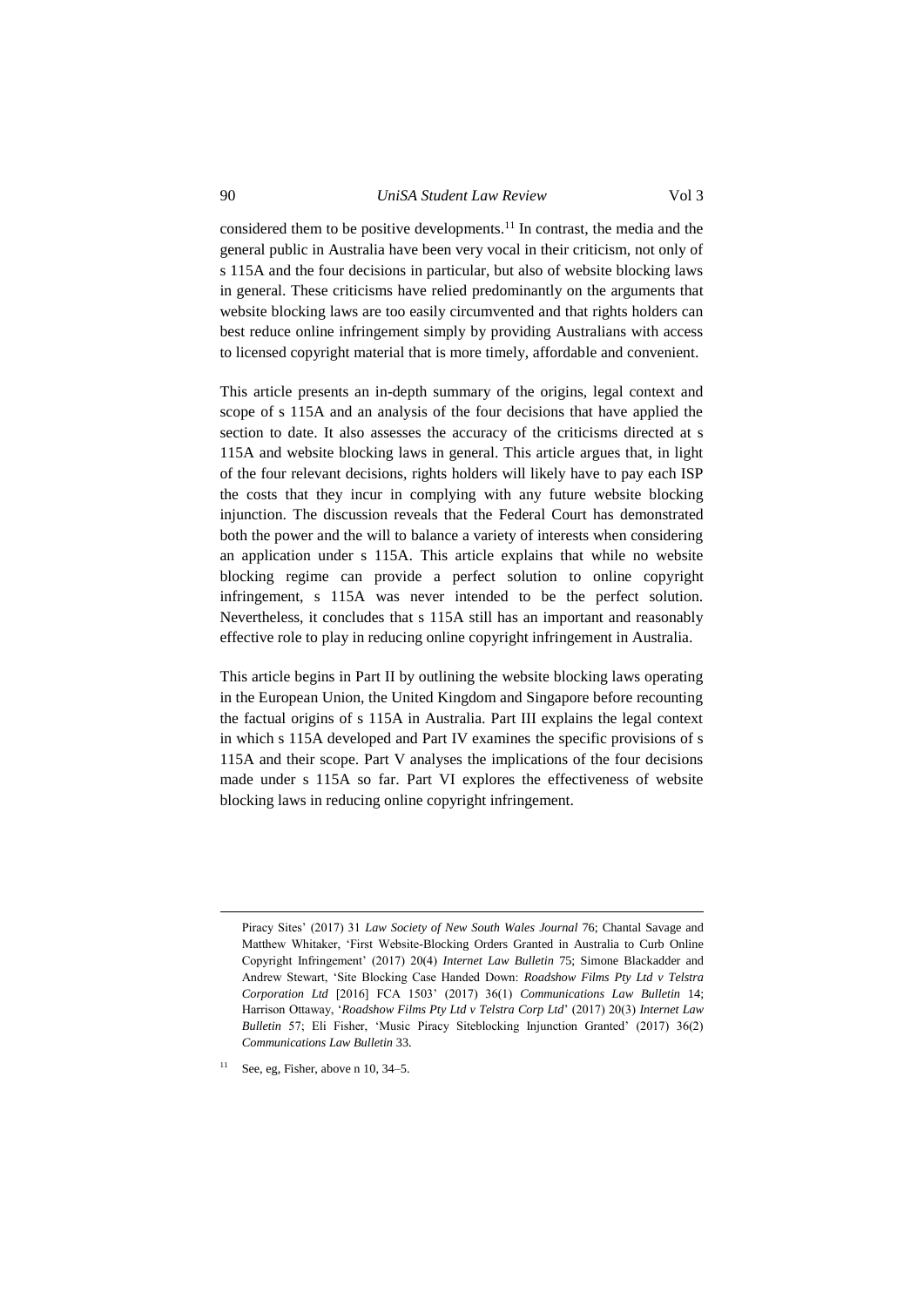# II WEBSITE BLOCKING LAWS

<span id="page-4-0"></span>Since the turn of the  $21<sup>st</sup>$  century there has been a steady rise in the number of countries that have enacted laws that confer on a court the power to order ISPs to block access to websites that infringe copyright. This development has predominantly occurred in Europe as a response to the European Union's *Directive on the Harmonisation of Certain Aspects of Copyright and Related Rights in the Information Society*, <sup>12</sup> which was issued in 2001. Art 8(3) of that Directive states:

Member States shall ensure that rightholders are in a position to apply for an injunction against intermediaries whose services are used by a third party to infringe a copyright or related right.<sup>13</sup>

Under European Union law, member states are obliged to implement the Directive. <sup>14</sup> Over 15 member states have currently implemented the Directive, the most notable being the United Kingdom.<sup>15</sup> In 2003, the United Kingdom inserted s 97A into the *Copyright, Designs and Patents Act 1988*  (UK) c 48, which states:

- <sup>12</sup> *Directive 2001/29/EC of the European Parliament and of the Council of 22 May 2001 on the Harmonisation of Certain Aspects of Copyright and Related Rights in the Information Society* [2001] OJ L 167/10 ('*EU Copyright Directive*'). See also *Directive 2000/31/EC of the European Parliament and of the Council of 8 June 2000 on Certain Legal Aspects of Information Society Services, In Particular Electronic Commerce, in the Internal Market*  [2000] OJ L 178/1, arts 1–2, 12–15, recs 45–8; *Directive 2004/48/EC of the European Parliament and of the Council of 29 April 2004 on the Enforcement of Intellectual Property Rights* [2004] OJ L 195/16, arts 3, 9, 11, recs 23, 32.
- <sup>13</sup> *EU Copyright Directive* [2001] OJ L 167/10, art 8(3). Recital 59 of the *EU Copyright Directive* explains that such injunctions are premised on the fact that '[i]n the digital environment, in particular, the services of intermediaries may increasingly be used by third parties for infringing activities. In many cases such intermediaries are best placed to bring such infringing activities to an end'. For a discussion of art 8(3) of the *EU Copyright Directive*: see *UPC Telekabel Wien GmbH v Constantin Film Verleih GmbH* (Court of Justice of the European Union (Fourth Chamber), C-314/12, 27 March 2014).
- <sup>14</sup> *Treaty on the Functioning of the European Union (Consolidated Version)*, opened for signature 7 February 1992, [2012] OJ C 326/01 (entered into force 1 November 1993) art 288 ('*FEU*').
- <sup>15</sup> The relevant member states that have implemented the *EU Copyright Directive* are Germany, Belgium, Denmark, Austria, Norway, Iceland, Finland, Sweden, Netherlands, the United Kingdom, Ireland, France, Italy, Spain and Portugal: see Michael Williams and Rebecca Smith, 'Searching for the Silver Bullet: How Website Blocking Injunctions Are Changing Online IP Enforcement' (2014) 25 *Australian Intellectual Property Journal* 59, 61 n 12.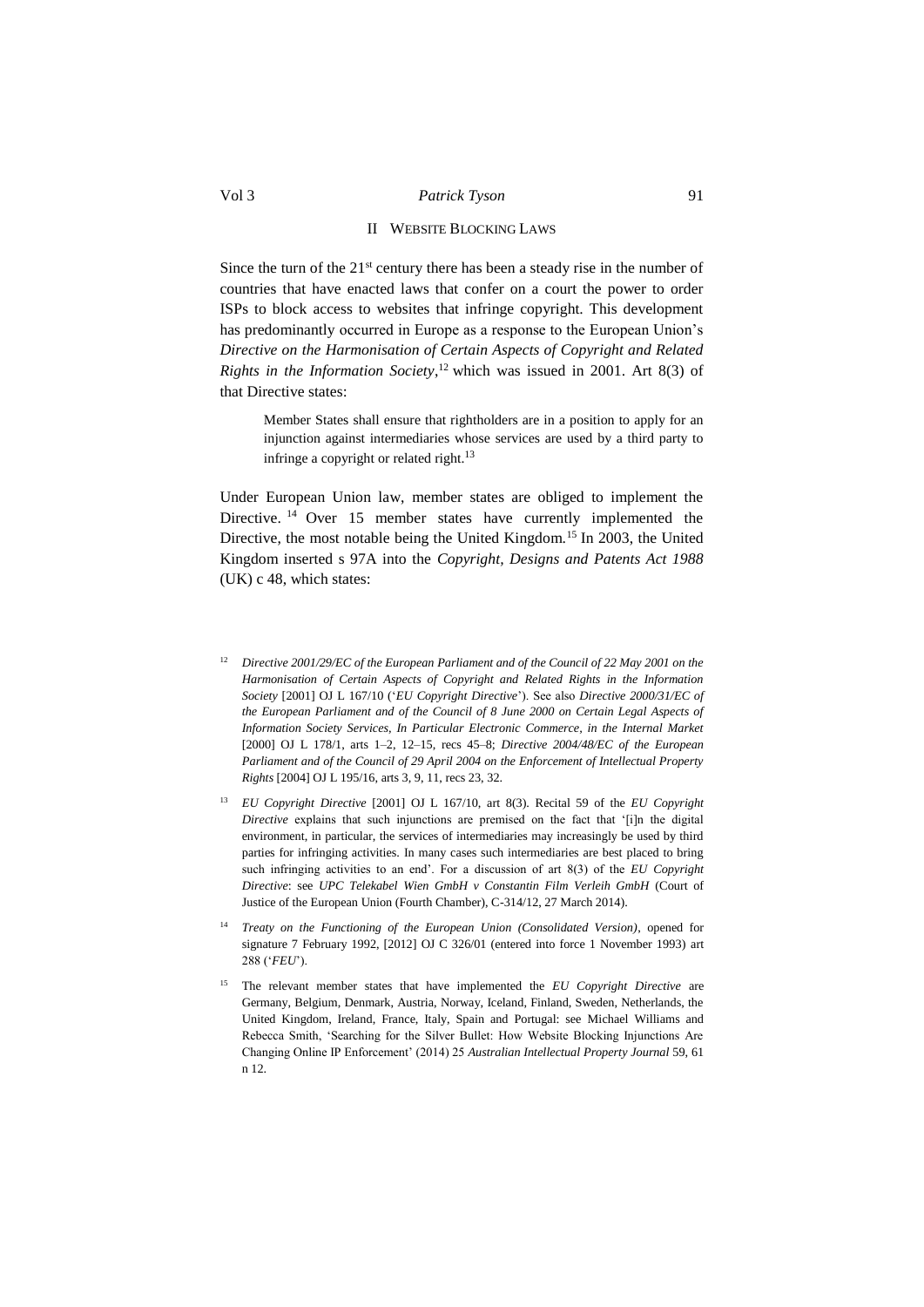(1) The High Court (in Scotland, the Court of Session) shall have power to grant an injunction against a service provider, where that service provider has actual knowledge of another person using their service to infringe copyright.<sup>16</sup>

Although no application was made under s 97A until 2010, since then there has been an increasing use and consideration of the section.<sup>17</sup> Another interesting development in the United Kingdom arose out of the recent decision in *Cartier International AG v British Sky Broadcasting Ltd*. <sup>18</sup> In that case, the High Court of Justice of England and Wales held that it has the jurisdiction to grant an injunction against ISPs to block access to websites that infringe *trade marks* (eg, websites that offer counterfeit goods for sale).<sup>19</sup> The Court explained that this jurisdiction derived from s 37(1) of the *Senior Courts Act 1981* (UK) c 54,<sup>20</sup> rather than s 97A. The Court's decision is notable because of its potential ramifications for Australia — it could encourage Australian trade mark owners to call for the *Trade Marks Act 1995*

- <sup>16</sup> *Copyright, Designs and Patents Act 1988* (UK) c 48, s 97A. See Annexure 2. The grant of injunctions under s 97A was initially opposed by ISPs, as was the scope of any injunction to be granted. However, in *Twentieth Century Fox Film Corp v Sky UK Ltd* [2015] EWHC 1082 (Ch) (28 April 2015), Bliss J made the observation that, following the first few decisions, the essential principles of s 97A have been settled: at [3]–[5] (Bliss J). ISPs have since chosen not to oppose the making of injunctions but instead have negotiated the wording of any orders to be made: see *Cartier International AG v British Sky Broadcasting*  Ltd [2015] 1 All ER 949 [3]-[4] (Arnold J); Anna Spies and Cate Nagy, 'The New Website Blocking Power: s 115A of the *Copyright Act'* (2015) 28(8) *Australian Intellectual Property Law Bulletin* 210, 212.
- <sup>17</sup> See, eg, *Twentieth Century Fox Film Corp v Newzbin Ltd* [2010] EMLR 17 (29 March 2010); *Twentieth Century Fox Film Corporation v British Telecommunications Plc* [2012] 1 All ER 869; *Twentieth Century Fox Film Corp v British Telecommunications Plc* [2012] 1 All ER 806; *Paramount Home Entertainment International Ltd v British Sky Broadcasting Ltd* [2015] 1 All ER 949; *1967 Ltd v British Sky Broadcasting Ltd* [2014] EWHC 3444 (Ch) (23 October 2014); *Twentieth Century Fox Film Corp v Sky UK Ltd* [2015] EWHC 1082 (Ch) (28 April 2015).
- [2017] 1 All ER 700.
- <sup>19</sup> Ibid 715 [34]–[35], 725 [65]–[66], 726 [72]. For a summary of *Cartier International AG v British Sky Broadcasting Ltd* [2017] 1 All ER 700 and the principles it developed: see Sabiene Heindl, 'Trade Mark Owners Jump the Queue against Internet Service Providers (ISPs) for Website Blocking in the UK' (2017) 19(10) *Internet Law Bulletin* 450.
- 20 'The High Court may by order (whether interlocutory or final) grant an injunction … in all cases in which it appears to be just and convenient to do so.': *Senior Courts Act 1981* (UK) c 54, s 37(1).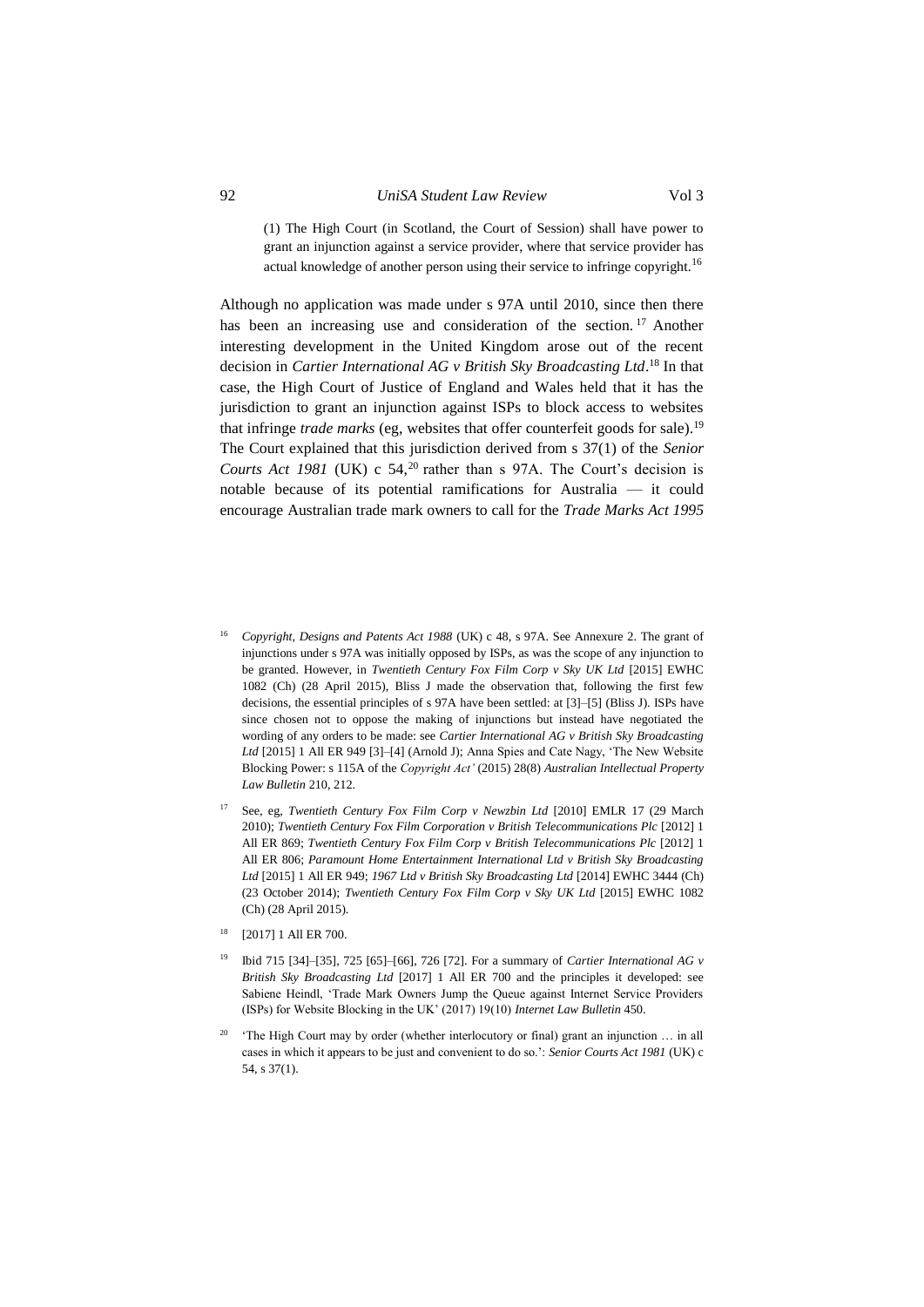(Cth) to be amended so that ISPs would be required to block access to websites that infringe trade marks.<sup>21</sup>

In addition to the European Union and the United Kingdom, Singapore has also introduced its own website blocking laws. <sup>22</sup> In November 2014, Singapore's *Copyright Act* was amended to include ss 193DDA-193DDC.<sup>23</sup> Section 193DDA states:

- (1) Where the High Court is satisfied, on an application made by the owner or exclusive licensee of copyright in a material against a network service provider, that —
	- (a) the services of the network service provider have been or are being used to access an online location, which is the subject of the application, to commit or facilitate infringement of copyright in that material; and
	- (b) the online location is a flagrantly infringing online location,

the High Court may, after having regard to the factors referred to in section 193DB(3), make an order requiring the network service provider to take reasonable steps to disable access to the flagrantly infringing online location.<sup>24</sup>

Only two applications have been made under the Singaporean legislation to date. In February 2016, an injunction to block access to the popular streaming website SolarMovie was successfully sought. <sup>25</sup> In August 2017, an

- <sup>21</sup> Whether an amendment of that type is appropriate and necessary deserves further consideration, but it is not within the ambit of this article. Some consideration of that issue has already occurred — it has been suggested that the Federal Court might already have the power to grant an injunction against an ISP to block access to trade mark infringing websites under r 1.32 of the *Federal Court Rules 2011* (Cth): Heindl, above n 19, 451. Rule 1.32 states that the Federal Court can 'make any order that the Court considers appropriate in the interests of justice': *Federal Court Rules 2011* (Cth) r 1.32. See also *Federal Court of Australia Act 1976* (Cth) ss 23, 28.
- There have been several failed attempts to introduce copyright-focused website blocking laws in the United States of America: see Combating Online Infringement and Counterfeits Act, S 3804, 111<sup>th</sup> Congress (2010); Stop Online Piracy Act, HR 3261, 112<sup>th</sup> Congress (2011); Preventing Real Online Threats to Economic Creativity and Theft of Intellectual Property Act, S 968, 112<sup>th</sup> Congress (2011). For a list of all the countries in the world that allow the blocking of copyright infringing websites: see Cory, above n 2, 12–13.
- <sup>23</sup> *Copyright Act* (Singapore, cap 63, 2006 rev ed) ss 193DDA–193DDC ('*SCA*'). See Annexure 3.
- Ibid s  $193$ DDA $(1)$ .
- <sup>25</sup> See Andy Leck, *Singapore: Updates on Site Blocking* (7 February 2017) Baker McKenzie <http://www.bakermckenzie.com/en/insight/publications/2017/02/updates-on-siteblocking>; Andy Leck and Cheah Yew Kuin, *Client Alert: Court Orders Blocking of Piracy*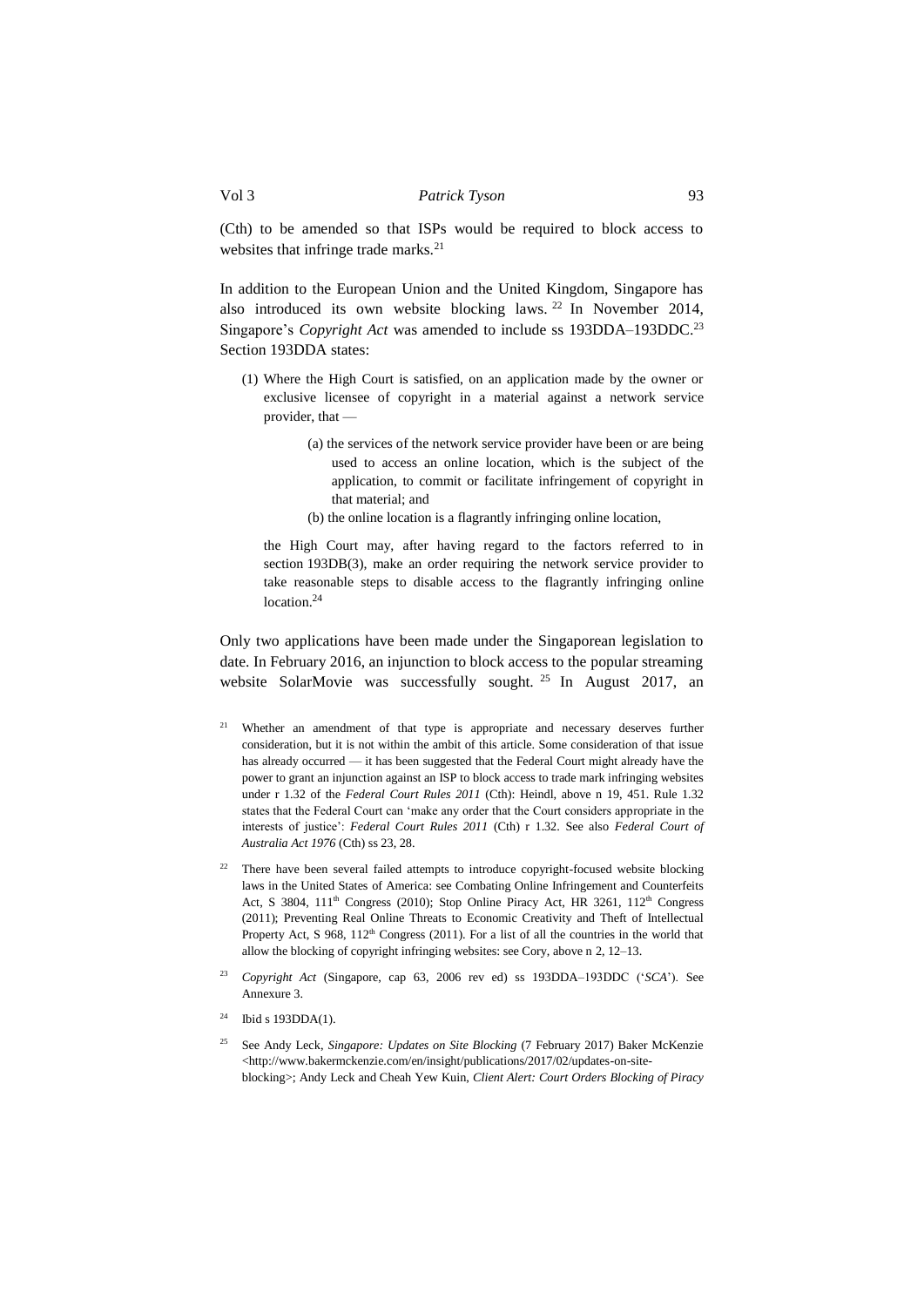application by a pay-television operator was rejected on the grounds that the applicant was neither the copyright owner nor an exclusive licensee and therefore had no grounds to sue.<sup>26</sup> The relatively infrequent use of s 193DDA so far might be explained by the fact that it takes rights holders substantial time and resources to gather the necessary evidence and navigate the judicial process.

Throughout 2014, the Federal Government of Australia was also exploring different ways in which online copyright infringement could be curbed. In a Discussion Paper published in July 2014, the Government displayed a desire for the development of a voluntary industry notice code in Australia by discussing the way that such codes were already operating in the United States of America, the United Kingdom and New Zealand.<sup>27</sup> The specific obligations contained in such codes vary, but they generally require ISPs, on instruction from rights holders, to notify and warn individual subscribers of any allegations of online copyright infringement made against those subscribers.<sup>28</sup>

In December 2014, the Commonwealth Attorney-General and the Minister for Communications wrote to rights holders, ISPs and consumer groups, requesting them to develop an industry notice code and register it with the Australian Media and Communications Authority under pt 6 of the *Telecommunications Act 1997* (Cth).<sup>29</sup> While a draft code was released for

*Site under New Site-Blocking Framework* (February 2016) Baker McKenzie <http://www.bakermckenzie.com/-/media/files/insight/publications/2016/02/court-ordersblocking-of-piracy site/al\_singapore\_piracysite\_feb16.pdf?la=en>.

- <sup>26</sup> Irene Tham, 'High Court Rejects HK Pay-TV Firm's Request to Block Korean Drama Website', *The Straits Times* (online), 3 August 2017 <http://www.straitstimes.com/tech/high-court-rejects-hk-pay-tv-firms-request-to-blockkorean-drama-website>.
- <sup>27</sup> Government, 'Online Copyright Infringement' (Discussion Paper, Australian Government, 30 July 2014) 1–2. The Discussion Paper also proposed extending the liability for 'authorisation' infringement, extending the 'safe harbour' regime and introducing laws that would require ISPs to block access to overseas websites that infringe copyright (discussed below): at 3–7.
- <sup>28</sup> Ibid 1–2.

1

<sup>29</sup> George Brandis and Malcolm Turnbull, 'Collaboration to Tackle Online Copyright Infringement' (Joint Media Release, 10 December 2014)

<https://www.attorneygeneral.gov.au/Mediareleases/Pages/2014/FourthQuarter/10December 2014-Collaborationtotackleonlinecopyrightinfringement.aspx>.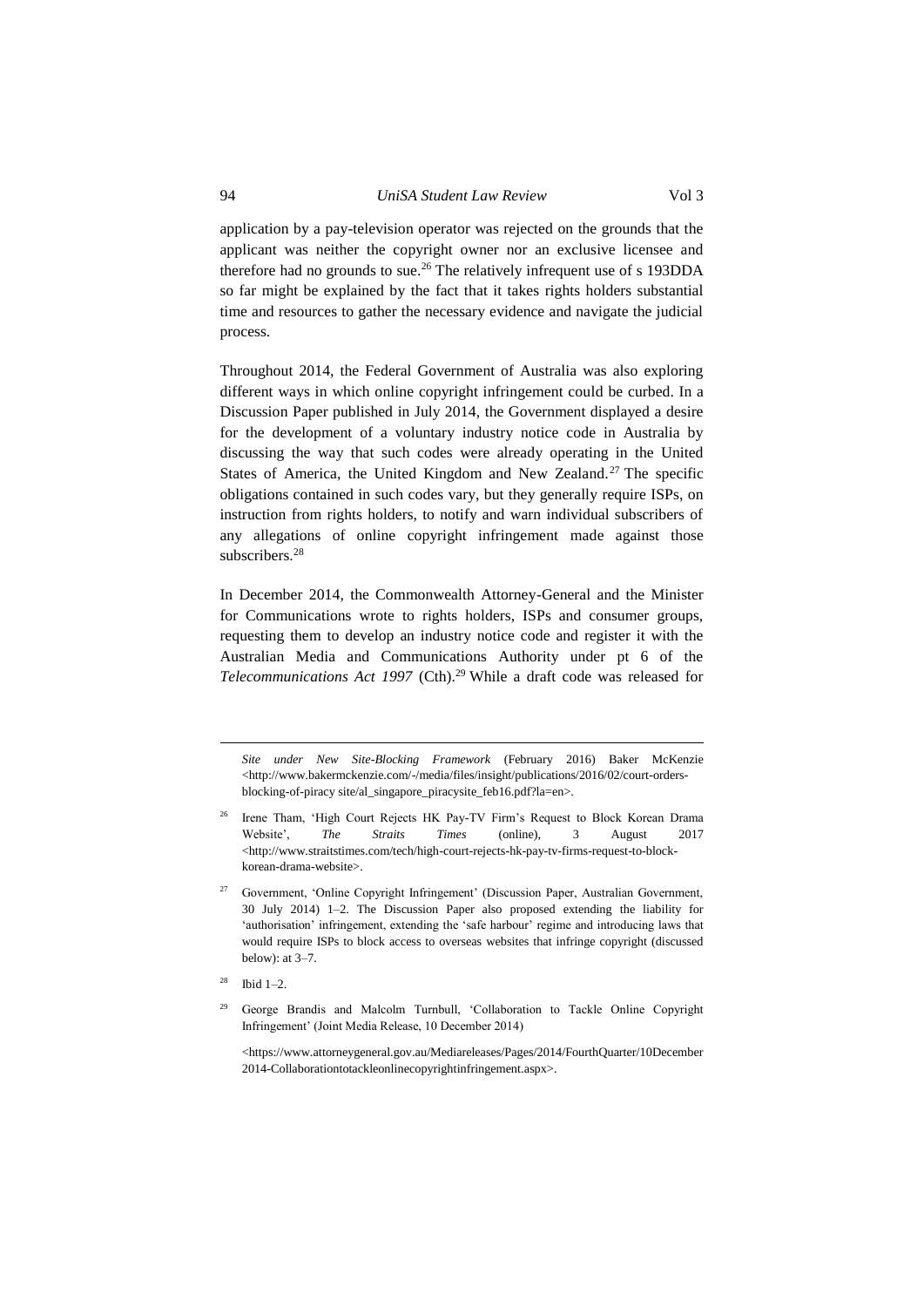public comment on 20 February 2015,<sup>30</sup> it was abandoned after months of further negotiations because ISPs and rights holders were unable to agree upon who would pay the costs of implementing the code.<sup>31</sup> As discussed in Part V, the question of costs was also a key issue raised in the first two cases (but not the third and fourth cases) decided under s 115A in 2016 and 2017.

At the same time as negotiations were underway for the now-abandoned industry notice code, the Federal Government was also planning to introduce legislation that would require ISPs to block access to overseas websites that infringed copyright. This legislation was a key proposal that the Government had made in the July 2014 Discussion Paper<sup>32</sup> and specifically referenced the European Union and the United Kingdom's adoption of website blocking laws.<sup>33</sup> On 26 March 2015, the Copyright Amendment (Online Infringement) Bill 2015 (Cth) was put before the House of Representatives. The Bill was amended on 16 June 2015 in order to implement recommendations made in a report by the Senate Legal and Constitutional Affairs Legislation Committee. The Committee's report recommended that the Bill be passed subject to minor amendments and explanations.<sup>34</sup> The amended Bill was passed by the House of Representatives on 16 June 2015 and by the Senate on 22 June 2015, resulting in the insertion of s 115A into the *Copyright Act*.

Section 115A permits the Federal Court, on application by a copyright owner, to grant an injunction that requires a 'carriage service provider' (ie, an

- <sup>30</sup> Communications Alliance Ltd, *Industry Code C653:2015 — Copyright Notice Scheme* (20 February 2015). For a discussion of the now-abandoned draft code's content: see David Yates and Lauren Gore, 'The Copyright Notice Scheme, Dallas Buyers Club and the Future of Online Copyright Infringement' (2015) 28(4) *Intellectual Property Law Bulletin* 98; Margaux Harris, 'Update on Two Recent Developments in Copyright Law: Infringement Notice Scheme Industry Code and Website Blocking Legislation' (2015) 19(8) *Inhouse Counsel* 117–19.
- <sup>31</sup> See, eg, Nick Whigham, *Rights Holders Abandon "Three Strikes" Notice Scheme as Fresh Piracy Fight Looms* (24 February 2016) News.com.au

<http://www.news.com.au/technology/online/piracy/rights-holders-abandon-three-strikesnotice-scheme-as-fresh-piracy-fight-looms/newsstory/a0590bf35b9fc1c6d0e847b12b2cacf1>; Hannah Francis, '"Three Strikes" Scheme for Aussie Pirates Scrapped: Report', *Sydney Morning Herald* (online), 18 February 2016 <http://www.smh.com.au/technology/technology-news/three-strikes-scheme-for-aussiepirates-scrapped-report-20160218-gmxie1.html>.

- $32$  Australian Government, above n 27, 1–2.
- $33$  Ibid.
- <sup>34</sup> Senate Legal and Constitutional Affairs Legislation Committee, Parliament of Australia, *Copyright Amendment (Online Infringement) Bill 2015 [Provisions]* (2015) 29–33.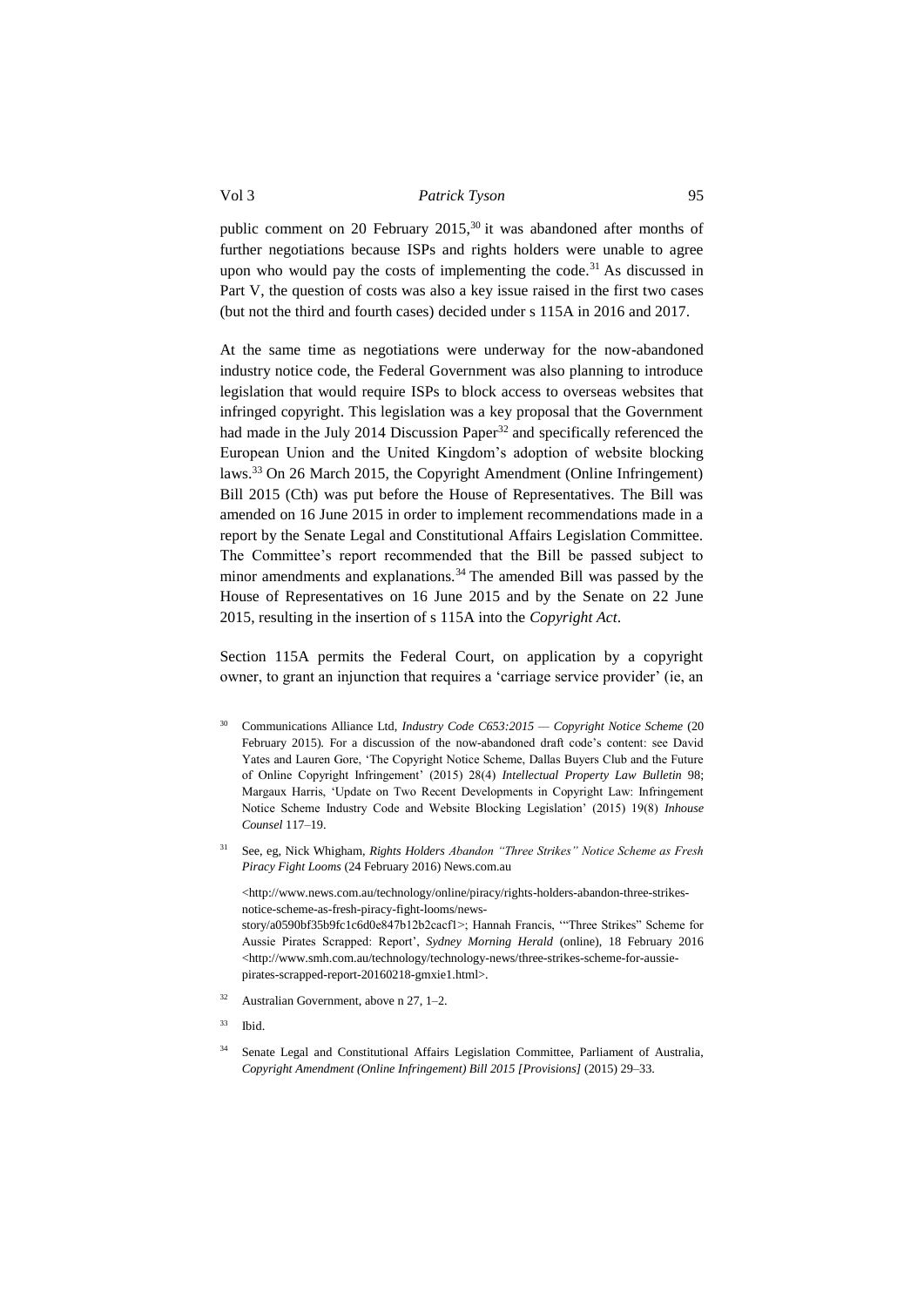ISP) to 'take reasonable steps to disable access' to an 'online location' outside Australia if that 'online location' has the 'primary purpose' of infringing, or 'facilitating' the infringement of, copyright. <sup>35</sup> In his Second Reading speech to the Copyright Amendment (Online Infringement) Bill 2015 (Cth), the Minister for Communications stated that s 115A would provide:

an important part of the solution to the problem of online copyright infringement. It is vital that copyright owners have an efficient mechanism to disrupt the steady supply of infringing content to Australian internet users from overseas based websites.<sup>36</sup>

The Minister's comments indirectly raise an important question about the legal context in which s 115A was enacted; namely, whether Australia already had practical and efficient legal avenues that rights holders could use to pursue overseas websites for copyright infringement. This question is addressed in Part III.

#### <span id="page-9-0"></span>III THE NEED FOR SECTION 115A IN AUSTRALIA: LIMITATIONS IN THE LAW

The introduction of s 115A was significant because it overcame inherent limitations in the law. In the context of copyright enforcement, four main constraints signalled to the Federal Government and rights holders that Australia's existing laws were not well suited to the internet age and were in need of reform.

First, it is impracticable for rights holders to bring legal action against each internet user who has infringed copyright. $37$  Even if individual legal action was practicable, it could produce only a 'teaspoon solution to an ocean problem'.<sup>38</sup> Secondly, it is difficult for Australian rights holders to enforce

- <sup>35</sup> *Copyright Act* ss 115A(1)–(2). The specific provisions and language of s 115A are discussed in further detail in Part IV.
- <sup>36</sup> Commonwealth, *Parliamentary Debates,* House of Representatives, 16 June 2015, 6416 (Malcolm Turnbull, Minister for Communications).
- <sup>37</sup> See *Roadshow Films Pty Ltd v iiNet Ltd (No 2)* (2012) 248 CLR 42, 64 [55].
- <sup>38</sup> *Re Aimster Copyright Litigation*, 334 F 3d 643, 645 ( $7<sup>th</sup>$  Cir, 2003) (Posner J), quoting Randal Picker, 'Copyright as an Entry Policy: the Case of Digital Distribution' (2002) 47 *Antitrust Bulletin* 423, 442. Copyright owners are also unlikely to take individual legal action because it could have potentially disastrous public relations results: see Nicolas Suzor, Rachel Choi and Kylie Pappalardo, 'Moments of Flux in Intermediary Liability for Copyright Infringement in Australia' in Mark Perry (ed), *Global Governance of Intellectual Property in the 21st Century* (Springer International Publishing, 2016) 129, 141. 'In the United States the content industry initially attempted to prosecute consumers who engaged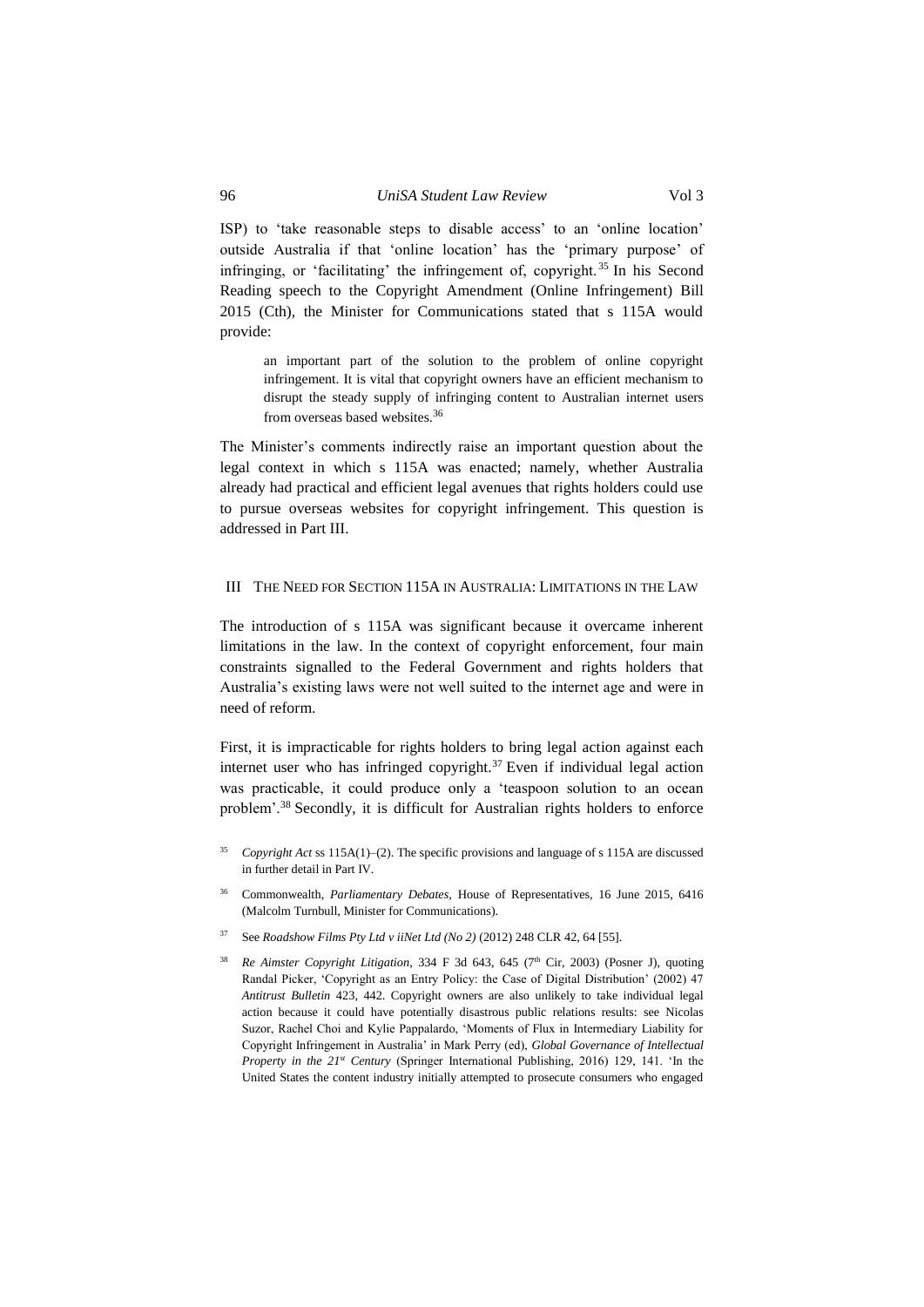their copyright against online infringers operating outside Australia. <sup>39</sup> Thirdly, in *Roadshow Films Pty Ltd v iiNet Ltd (No 2)* ('*Roadshow v iiNet*')<sup>40</sup> the High Court of Australia effectively declared that, under ss 36 and 101(1)– (1A) of the *Copyright Act*, an ISP is unlikely to be held liable for the 'authorisation' of their subscribers' online copyright infringement.<sup>41</sup> Chief Justice French, Crennan and Kiefel JJ explained that:

the concept and principles of the statutory tort of authorisation of copyright infringement are not readily suited to enforcing the rights of copyright owners in respect of widespread infringements occasioned by peer-to-peer file sharing, as occurs with the BitTorrent system.<sup>42</sup>

Chief Justice French, Crennan and Kiefel JJ, and Gummow and Hayne JJ in a separate judgment, maintained that the problem of online copyright infringement would be better addressed by Parliament rather than by an undue widening of the meaning of 'authorise'.<sup>43</sup>

Finally, although the *Copyright Act* has contained a power to grant injunctions to disable access to an overseas infringing website since 2005,

- <sup>40</sup> (2012) 248 CLR 42 ('*Roadshow v iiNet*').
- <sup>41</sup> Ibid 71 [77]–[80] (French CJ, Crennan and Kiefel JJ). For a summary and analysis of this decision and its implications for 'authorisation' liability, see: Daniel MacPherson, 'The Implications of *Roadshow v iiNet* for Authorisation Liability in Copyright Law' (2013) 35 *Sydney Law Review* 467.
- <sup>42</sup> *Roadshow v iiNet* (2012) 248 CLR 42, 71 [79] (French CJ, Crennan and Kiefel JJ). For the same reasons, a Virtual Private Network service provider is also unlikely to be held liable for 'authorisation' of online copyright infringement: Linda-Jane Vanhear, 'VPNs, Copyright and Protecting Personal Information' (2015) 12(10) *Privacy Law Bulletin* 262, 264.
- <sup>43</sup> 'The difficulties of enforcement which such infringements pose for copyright owners have been addressed elsewhere, in constitutional settings different from our own, by specifically targeted legislative schemes': *Roadshow v iiNet* (2012) 248 CLR 42, 71 [79] (French CJ, Crennan and Kiefel JJ); 'The history of the [Copyright] Act since 1968 shows that the Parliament is more responsive to pressures for change to accommodate new circumstances than in the past. Those pressures are best resolved by legislative processes rather than by any extreme exercise in statutory interpretation': at 82–3 [120] (Gummow and Hayne JJ).

<u>.</u>

in rampant piracy, particularly repeat uploaders of illegal copies … [such efforts were attacked] as unfair to average citizens, characterising the efforts as disproportionate, ineffective, and judicial overreach; and as a result the industry largely abandoned the effort.': Cory, above n 2, 6.

<sup>39</sup> See, eg, Sadaat Cheema, 'Why Australia Needs Site-Blocking' (2015) 34(2) *Communications Law Bulletin* 28, 29: 'it can be difficult to identify the individuals responsible for a particular website. Unfortunately, the registration system for Domain names and IP addresses is not reliable … website operators and data servers are [also] generally located overseas; service of process and enforcement of judgment can therefore be complex and costly for plaintiffs'.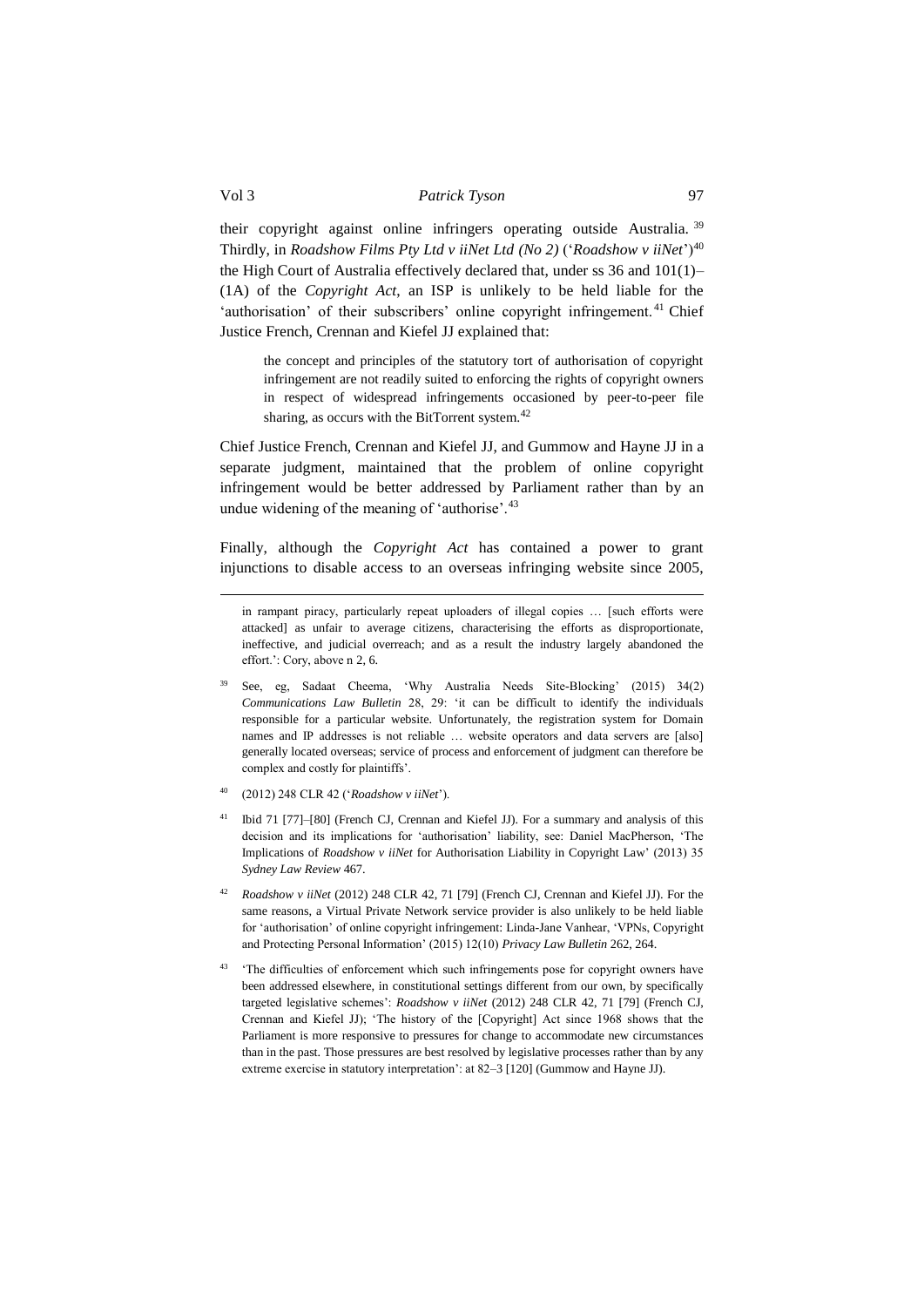# 98 *UniSA Student Law Review* Vol 3

this power can be exercised only in very limited circumstances. Division 2AA of the *Copyright Act* (commonly labelled the 'Safe Harbour' regime)<sup>44</sup> sets limitations on the remedies that are available against an ISP that has 'authorised' copyright infringement but has also complied with certain conditions set under the Division.<sup>45</sup> Where an ISP carries out Category A activities, one of the limited remedies available includes 'an order requiring the [ISP] to take reasonable steps to disable access to an online location outside Australia' (s  $116AG(3)(a)$ ).<sup>46</sup> However, the grant of this remedy first requires an ISP to have been found liable for 'authorisation' of copyright infringement. As highlighted by *Roadshow v iiNet*, this prerequisite is unlikely to be met and it is therefore unsurprising that no injunction has ever been granted under s 116AG(3)(a).

The enactment of s 115A was therefore not simply the result of a mere desire to follow the lead of the European Union, the United Kingdom and Singapore in introducing website blocking laws. Section 115A was a response to inherent limitations in Australia's laws. As a matter of policy, website blocking laws may also have seemed sensible because they can be applied without reference to the personal details or activities of an ISP's subscribers. Website blocking laws are thus less susceptible to criticisms that they intrude upon personal privacy.<sup>47</sup>

<span id="page-11-1"></span><span id="page-11-0"></span>The introduction of s 115A also occurred alongside the controversial proceedings in *Dallas Buyers Club LLC v iiNet Ltd* ('*Dallas Buyers Club*').<sup>48</sup> In that case, and subsequent related cases, the plaintiff attempted to use an

- <sup>44</sup> The Safe Harbour regime came into force on 1 January 2005 as a result of the *US Free Trade Agreement Implementation Act 2004* (Cth).
- <sup>45</sup> For a more detailed explanation of the Safe Harbour regime: see *Roadshow Films Pty Ltd v iiNet Ltd* (2011) 275 ALR 1 [8]–[13] (Emmett J); Williams and Smith, above n 15, 71; Bowrey et al, above n 3, 250, 841.
- Copyright Act s 116AG(3): 'the relief that a court may grant against a carriage service provider is limited to one or more of the following orders: (a) an order requiring the carriage service provider to take reasonable steps to disable access to an online location outside Australia; (b) an order requiring the carriage service provider to terminate a specified account.'
- Williams and Smith, above n 15, 59.
- <sup>48</sup> *Dallas Buyers Club LLC v iiNet Ltd* (2015) 327 ALR 670 ('*Dallas Buyers Club*'). For a summary and analysis of *Dallas Buyers Club* and the related decisions, see: Marcus Walkom, 'Is the Net Tightening around Internet Pirates in Australia?' (2015) 2(4) *Australian Media, Technology and Communication Law Bulletin* 47; Joshua Yuvaraj, 'Pay or Else: How Protected Are Australian Internet Account Holders from Speculative Invoicing after Dallas Buyers Club?' (2016) 27 *Australian Intellectual Property Journal* 37.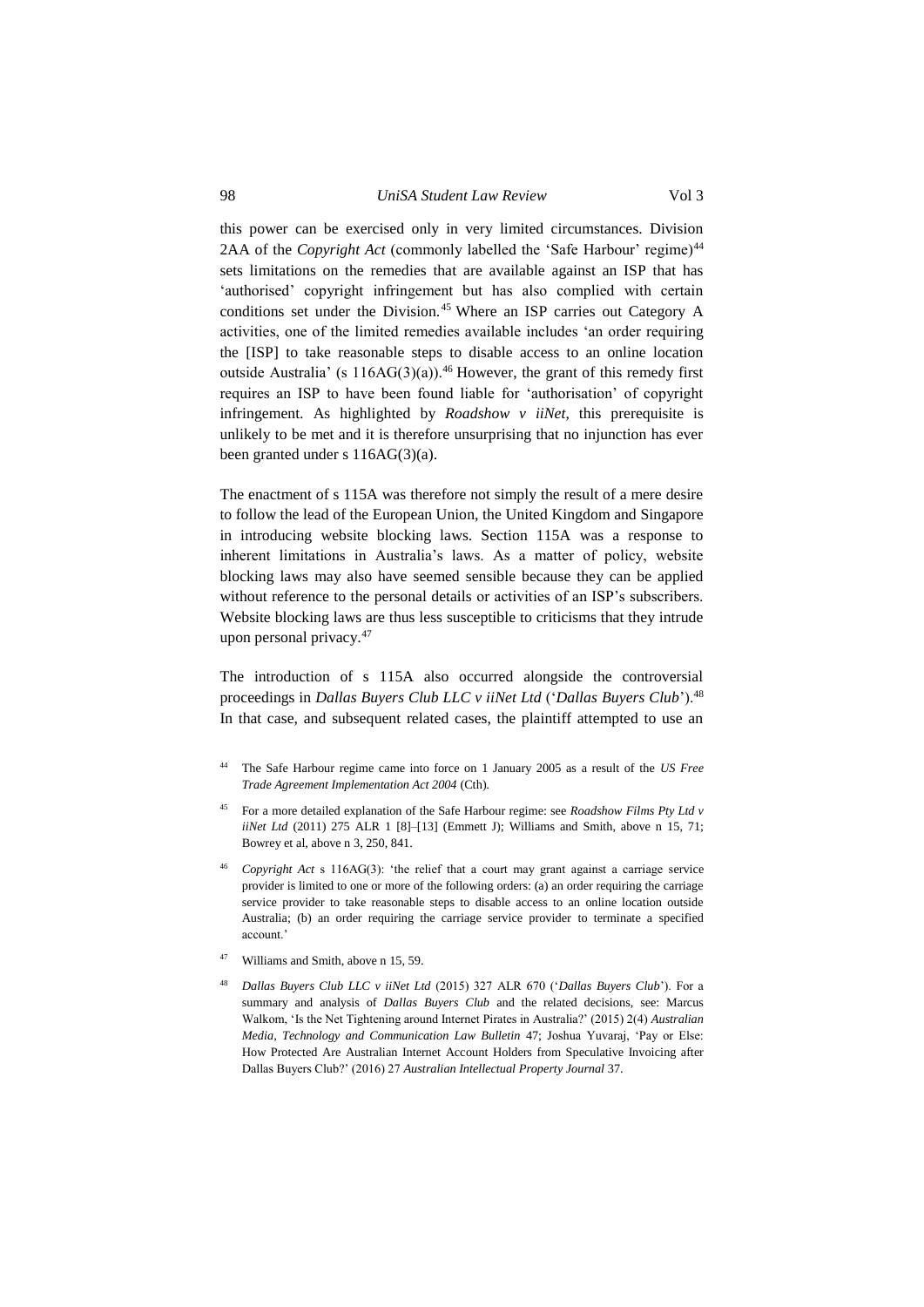application for preliminary discovery for the purpose of engaging in the unscrupulous practice of 'speculative invoicing'. Speculative invoicing involves sending an aggressive letter to an alleged infringer 'demanding a large sum of money and offering to settle for a smaller sum which was still very much in excess of what might actually be recovered in any actual suit'.<sup>49</sup>

In *Dallas Buyers Club*, Perram J exercised the discretionary power under r 7.22 of the *Federal Court Rules 2011* (Cth) to order six ISPs to divulge the names and physical addresses of account holders associated with 4726 IP addresses. Dallas Buyers Club ('DBC')<sup>50</sup> submitted evidence that the 4726 IP addresses had illegally downloaded and shared DBC's film online via BitTorrent. In making the order for preliminary discovery, Perram J imposed two conditions that would effectively prevent DBC from engaging in speculative invoicing. The first condition was that DBC could use the information only for the purposes of recovering compensation for infringements. The second condition was that DBC had to submit, for Federal Court approval, drafts of any letter it proposed to send to the relevant account holders.<sup>51</sup> DBC were also ordered to pay the ISPs' costs of the proceedings and the costs of providing preliminary discovery. 52

In a subsequent decision, Perram J stayed the order made in *Dallas Buyers Club* until DBC presented a satisfactory letter.<sup>53</sup> His Honour later refused to lift the stay in two final decisions because DBC's proposed letters claimed impermissible damages*.* <sup>54</sup> Justice Perram would allow DBC's proposed letters to claim compensation only for the cost of an actual purchase of a

- <sup>49</sup> *Dallas Buyers Club* (2015) 327 ALR 670, 687 [73](v) (Perram J).
- <sup>50</sup> Voltage Pictures LLC, DBC's parent company, was also a party to the proceedings.
- <sup>51</sup> *Dallas Buyers Club* (2015) 327 ALR 670, 672 [5], 690–1 [93] (Perram J).
- <sup>52</sup> Ibid. There was significant interest in the *Dallas Buyers Club* case because copyright owners had not previously applied for such orders of preliminary discovery in Australia, see: Yuvaraj, above n [48,](#page-11-0) 39.
- <sup>53</sup> See *Dallas Buyers Club LLC v iiNet Ltd (No 3)* (2015) 327 ALR 695, 698 [13], 699–700 [22] (Perram J).
- <sup>54</sup> See *Dallas Buyers Club LLC v iiNet Ltd (No 4)* (2015) 327 ALR 702, 703 [2]–[3], 705 [15], 707–8 [22]–[25], 710 [33]–[34] (Perram J); *Dallas Buyers Club LLC v iiNet Ltd (No 5)*  (2015) 115 IPR 544, 545 [3], 555 [53] (Perram J). The impermissible damages were: (1) damages corresponding to the one-off licence fee each uploader would need to have paid for DBC to authorise each particular infringement; and (2) punitive damages under s 115(4) of the *Copyright Act*, depending on the number of copies of other copyrighted works that each infringer had downloaded, see: *Dallas Buyers Club LLC v iiNet Ltd (No 4)* (2015) 327 ALR 702, 705 [15], 710 [33]–[35]; Yuvaraj, above [n 48,](#page-11-1) 41–2.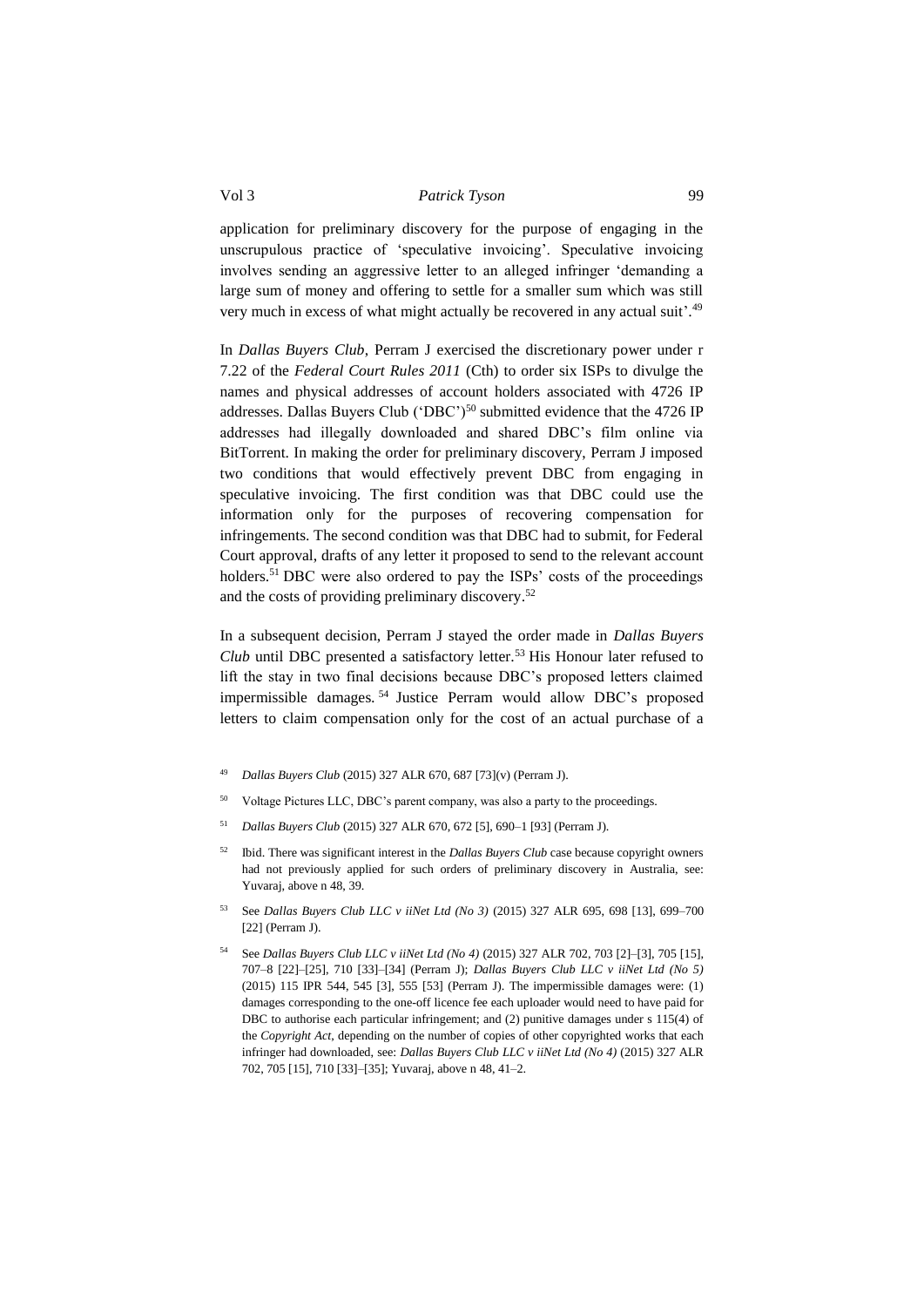# 100 *UniSA Student Law Review* Vol 3

single copy of the film for each copy the alleged infringer had downloaded and damages corresponding to the amount it cost DBC to obtain each infringer's details.<sup>55</sup> These two forms of compensation were likely to lead to the recovery of relatively minor sums. The restrictions imposed by Perram J set a precedent that effectively nullified the potential for rights holders to use preliminary discovery for the purpose of speculative invoicing.<sup>56</sup>

While the *Dallas Buyers Club* saga came to an end almost six months after s 115A was enacted, the proceedings showed that, in the internet age, copyright law must provide rights holders not only with efficient, but also with fair, methods of enforcement. Establishing such a framework can avoid a situation where rights holders desperately search for and use business practices or methods of enforcement that are dishonest and unjustifiably harmful to Australian consumers. This point raises two interrelated questions about the nature of the framework in s 115A and the scope of the website blocking law, which are discussed in Part IV.

# IV SECTION 115A OF THE *COPYRIGHT ACT*

<span id="page-13-0"></span>The Revised Explanatory Memorandum ('REM') explains that s 115A of the *Copyright Act* is 'deliberately prescriptive; it is intended as a precise response to a specific concern raised by copyright owners'. <sup>57</sup> Section 115A states:

- (1) The Federal Court of Australia may, on application by the owner of a copyright, grant an injunction referred to in subsection (2) if the Court is satisfied that:
	- (a) a carriage service provider provides access to an online location outside Australia; and
	- (b) the online location infringes, or facilitates an infringement of, the copyright; and
	- (c) the primary purpose of the online location is to infringe, or to facilitate the infringement of, copyright (whether or not in Australia).
- (2) The injunction is to require the carriage service provider to take reasonable steps to disable access to the online location.<sup>58</sup>
- <sup>55</sup> See *Dallas Buyers Club LLC v iiNet Ltd (No 4)* (2015) 327 ALR 702, 705–6 [15], 710 [34] (Perram J).
- See, eg, Suzor, Choi and Pappalardo, above n 38, 140–1.
- <sup>57</sup> Revised Explanatory Memorandum, Copyright Amendment (Online Infringement) Bill 2015 (Cth) 2 [1] ('REM').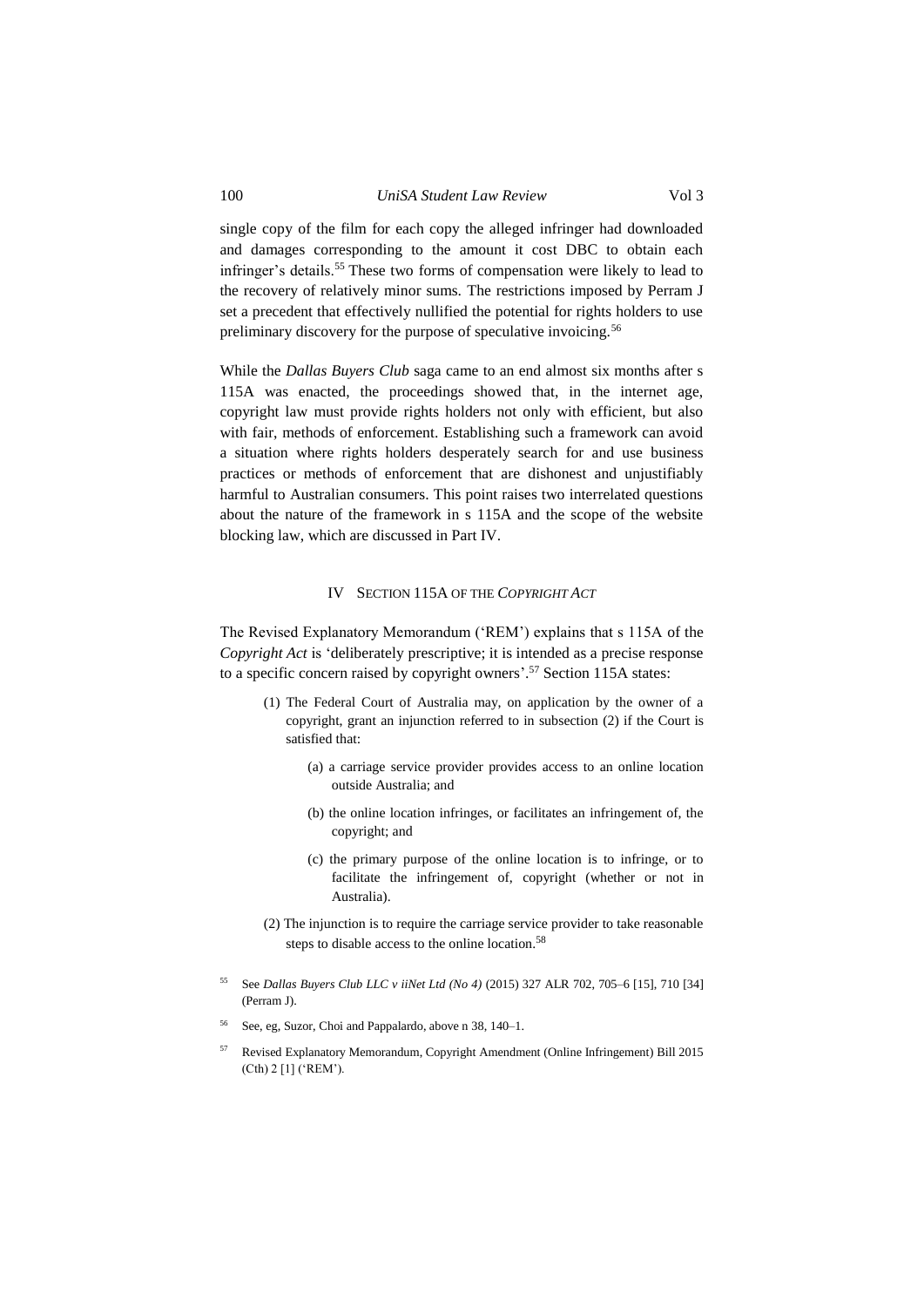Although an ISP is bound by an injunction granted under s 115A, the section operates as a no-fault remedy. As the REM explains, copyright owners do not have to establish that an ISP has infringed copyright or 'authorised' the infringement of copyright.<sup>59</sup> Instead, s 115A is focused on the conduct and purpose of the targeted 'online location outside Australia' and whether the ISP merely provides access to it. It is therefore understandable that the grant of an injunction under s 115A is not intended to raise a presumption that the ISP has infringed copyright or 'authorised' the infringement of copyright. $60$ Section 115A's geographical reach is also limited to 'online locations outside Australia'. <sup>61</sup> This means that copyright owners who want to take action against a local website for copyright infringement must pursue traditional remedies under the *Copyright Act*. 62

Section 115A also contains several important ancillary provisions that require applications to be conducted with elements of due process. There are also provisions that allow the Federal Court to consider a variety of interests. Section 115A(3) states that the parties to an action under s 115A(1) are the copyright owner, ISP, and the person who operates the online location (if that person applies to be joined as a party to the proceedings).<sup>63</sup> Section 115A(4)

- REM 2 [3], [7].
- Ibid 2 [7].

1

<sup>61</sup> *Copyright Act* s 115A(1)(a).

<sup>58</sup> 'Carriage service provider' has the same meaning that it does in the *Telecommunications Act 1997* (Cth): *Copyright Act* s 10 (definition of 'carriage service provider'). See *Telecommunications Act 1997* (Cth) ss 7 (definition of 'carriage service provider'), 87. An exclusive licensee has the same right to bring an action under s 115A as a copyright owner does, except against the copyright owner: *Copyright Act* s 119(a). Section 120(1) states that where an exclusive licensee brings an action under ss 115 or 115A, the exclusive licensee is not entitled, except with leave of the Federal Court, to proceed with the action unless the copyright owner is joined as a plaintiff or defendant. In applications under s 115A, the Federal Court is likely to grant an exclusive licensee leave to proceed without the copyright owner: see *Universal Music Australia Pty Ltd v TPG Internet Pty Ltd* [2017] FCA 435 (28 April 2017) [49]–[51].

<sup>62</sup> See, for example, the traditional remedies under s 115 of the *Copyright Act*. The requirement that an ISP provides access to an 'online location outside Australia' is 'an important limitation … [that] may reflect an assumption that other provisions of the [Copyright] Act provide copyright owners with adequate remedies in respect of online locations situated within Australia that have, as their primary purpose, copyright infringement or the facilitation of copyright infringement': *Roadshow Films Pty Ltd v Telstra Corporation Ltd* (2016) 122 IPR 81, 91 [38] (Nicholas J). For an example of an Australian case where a website owner was found to have authorised the infringement of copyright in musical works, see: *Cooper v Universal Music Australia Pty Ltd* (2006) 156 FCR 380. See also *Universal Music Australia Pty Ltd v Sharman License Holdings Ltd* (2005) 220 ALR 1.

<sup>63</sup> *Copyright Act* s 115A(3).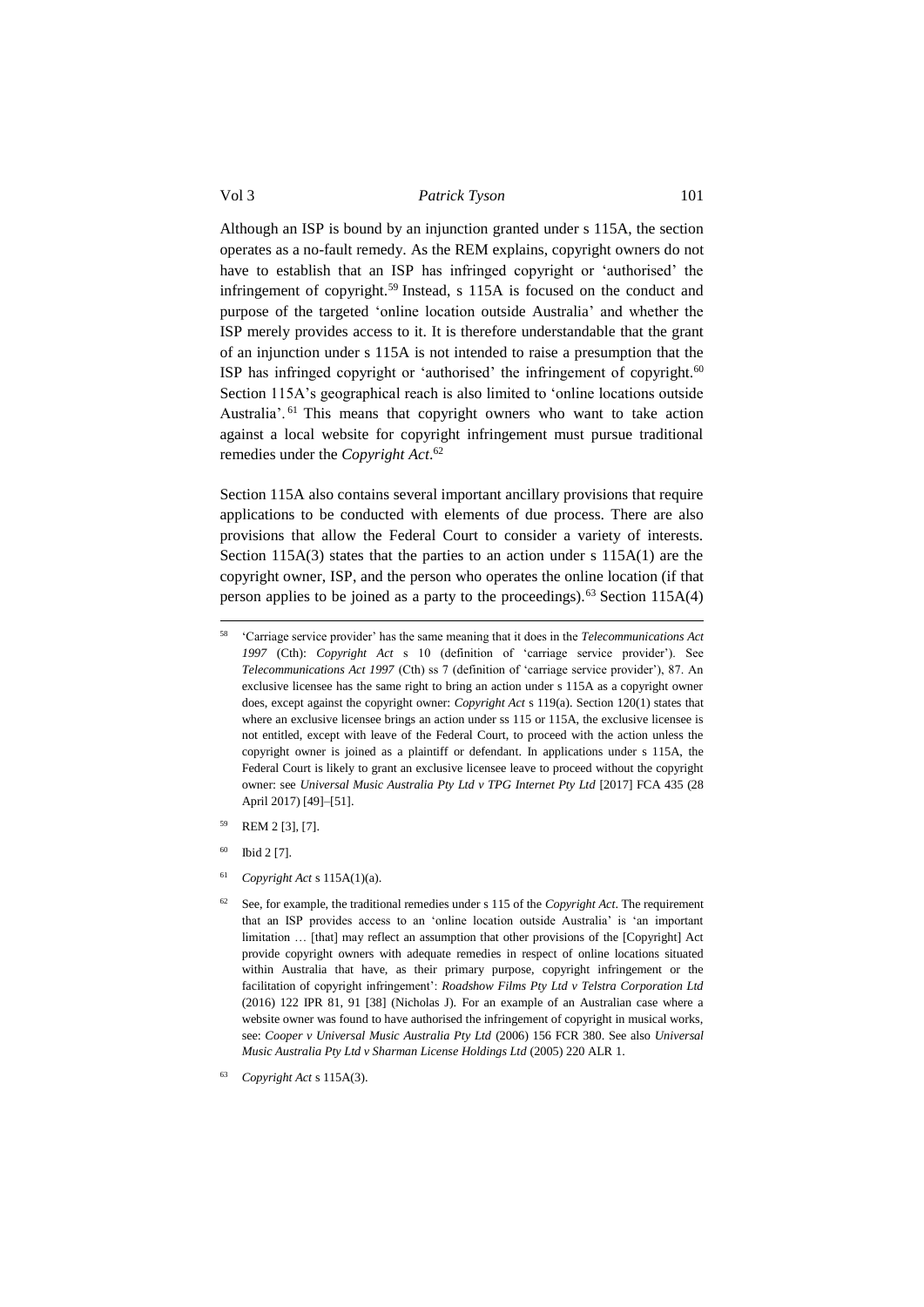requires the copyright owner to notify the ISP and the person who operates the online location of an application under s  $115A(1)$ .<sup>64</sup> However, the Federal Court may dispense, on such terms as it sees fit, with the requirement to notify the person who operates the online location if the copyright owner is unable, despite 'reasonable efforts', to determine the identity or address of the person who operates the online location, or to send notices to them.<sup>65</sup> Section 115A(5) provides a list of factors that the Federal Court may take into account when determining whether to grant an injunction:

- (a) the flagrancy of the infringement, or the flagrancy of the facilitation of the infringement, as referred to in paragraph  $(1)(c)$
- (b) whether the online location makes available or contains directories, indexes or categories of the means to infringe, or facilitate an infringement of, copyright;
- (c) whether the owner or operator of the online location demonstrates a disregard for copyright generally;
- (d) whether access to the online location has been disabled by orders from any court of another country or territory on the ground of or related to copyright infringement;
- (e) whether disabling access to the online location is a proportionate response in the circumstances;
- (f) the impact on any person, or class of persons, likely to be affected by the grant of the injunction;
- (g) whether it is in the public interest to disable access to the online location;
- (h) whether the owner of the copyright complied with subsection (4);
- (i) any other remedies available under this Act;
- (j) any other matter prescribed by the regulations;
- (k) any other relevant matter.  $66$

The REM makes it clear that the Federal Court is not compelled to take any or all of these factors into account, but if it does, it may prescribe the appropriate weight to be placed on each factor.<sup>67</sup>

- $64$  Ibid s 115A(4).
- $65$  Ibid.
- <sup>66</sup> Ibid s 115A(5).
- $67$  REM 10 [48]. The factors in s 115A(5) are discussed briefly in the REM: at 10–12 [47]– [58].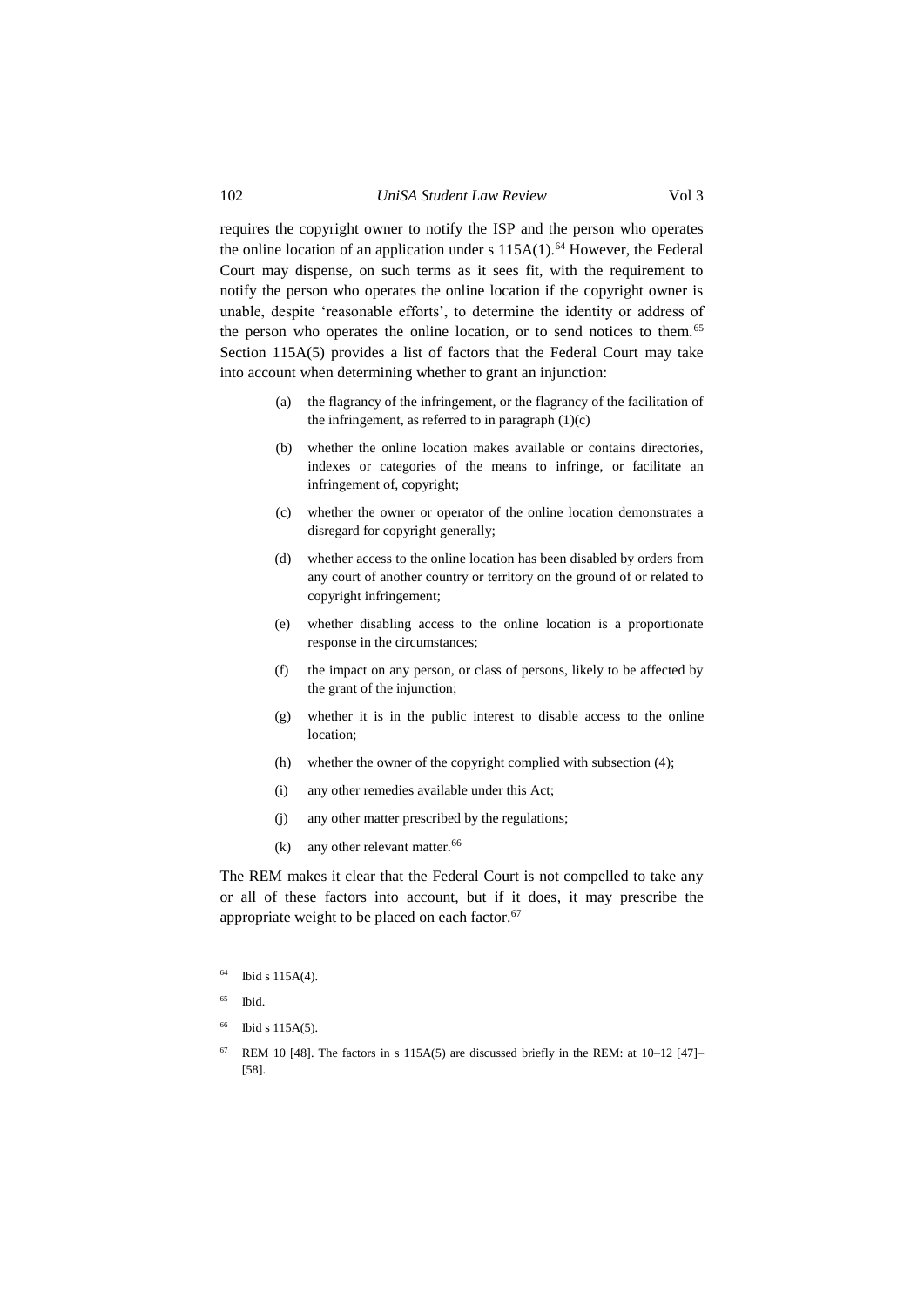Under s 115A(7), the Federal Court may limit the duration of or, upon application, rescind or vary an injunction granted under s 115A.<sup>68</sup> Section 115A(8) permits an application to rescind or vary an injunction to be made by the copyright owner, the ISP, the person who operates the online location, or any other person prescribed by the *Copyright Regulations 1969* (Cth).<sup>69</sup> Finally, s 115A(9) states that an ISP 'is not liable for any costs in relation to the proceedings unless the [ISP] enters an appearance and takes part in the proceedings'. 70

One of the initial concerns about the introduction of website blocking laws in Australia was that their application could be abused or inadvertently result in the blocking of innocent websites.<sup>71</sup> In an attempt to address those concerns, s 115A was limited by two key elements: 'online location' and 'primary purpose'. In order to delineate the scope of s 115A, it is necessary to understand the meaning of those phrases.

While 'online location' is not defined in the *Copyright Act*, the REM explains that the phrase 'is intentionally broad and includes, but is not limited to, a website, and would also accommodate future technologies'.<sup>72</sup> This does not appear to be controversial, considering that the *Copyright Act* needs to be an instrument that is adaptable to technological changes. <sup>73</sup> 'Primary purpose' is also undefined in the *Copyright Act* but its meaning is, again, clarified by the REM. The REM states that 'primary purpose' sets 'an intentionally high threshold' and directs the Federal Court to 'consider the principal activity for which the online location exists and the principal intention of users of that

- <sup>69</sup> Ibid s 115A(8). At the time of writing, no other person has been prescribed by the *Copyright Regulations 1969* (Cth). The REM notes that the Chair of the Australian Competition and Consumer Commission or the Australian Communications and Media Authority might be suitable candidates to be prescribed: REM 12 [62].
- <sup>70</sup> *Copyright Act* s 115A(9). This specific costs provision operates alongside s 43 of the *Federal Court of Australia Act 1976* (Cth), which confers on the Federal Court the jurisdiction to award costs in any proceeding before it: *Federal Court of Australia Act 1976*  (Cth) s 43(1). Section 115A(9) does not also alter the Federal Court's general rules about costs in pt 40 of the *Federal Court Rules 2011* (Cth).
- <sup>71</sup> See, eg, Cheema, above n 39, 28, 30.
- $72$  REM 8 [36].
- <sup>73</sup> See, eg, Australian Law Reform Commission, *Copyright and the Digital Economy*, Report No 122 (2013) 19. See generally Lyria Bennett Moses, 'Adapting the Law to Technological Change: a Comparison of Common Law and Legislation' (2003) 26(2) *University of New South Wales Law Journal* 394.

<sup>68</sup> *Copyright Act* s 115A(7).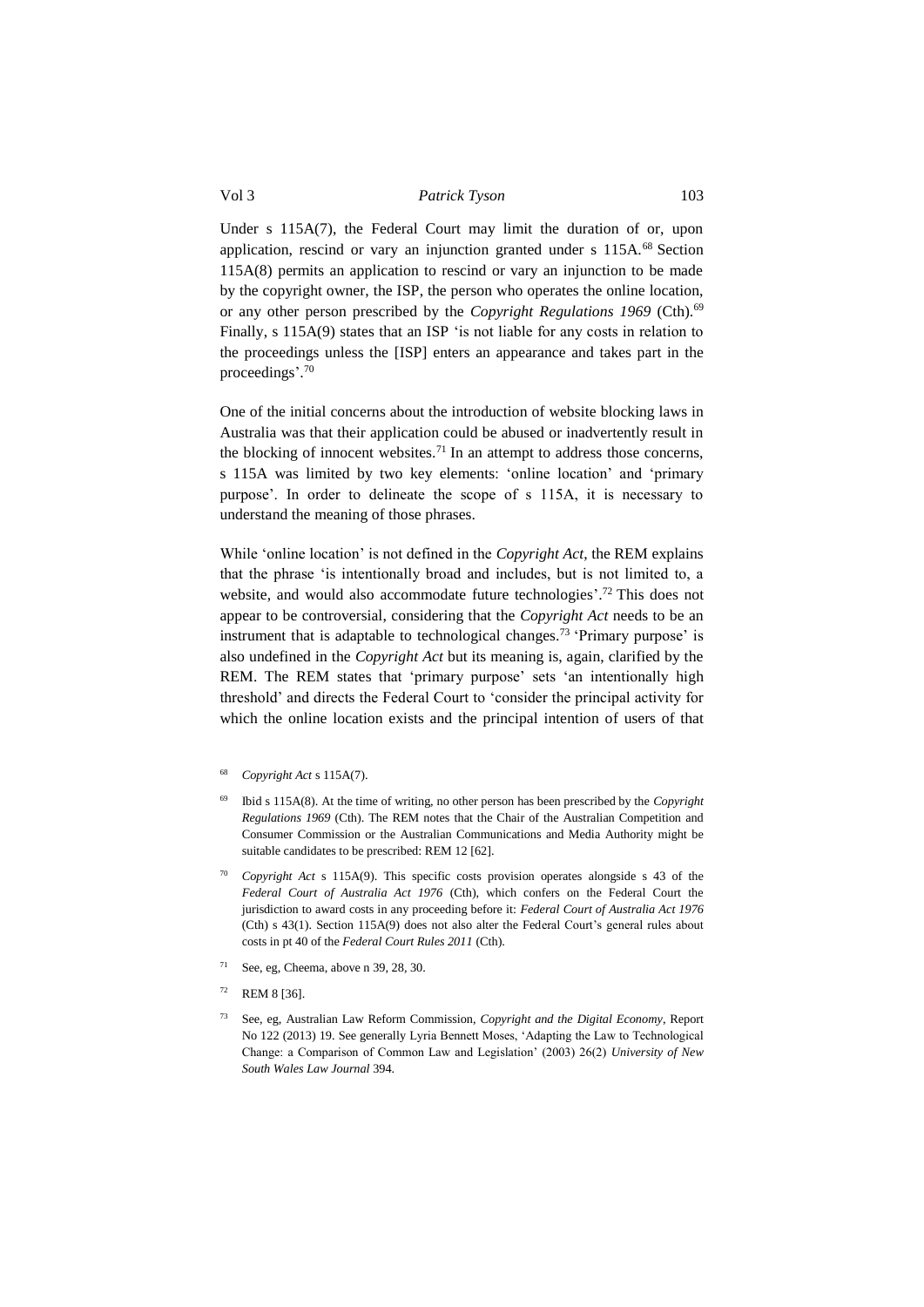# 104 *UniSA Student Law Review* Vol 3

online location'. <sup>74</sup> A distinction may be drawn between the 'purpose' and 'motive' of a website. For example, where copyright infringement is the principal activity for which a website exists, the fact that the motive or incentive of the operator is to draw profits from advertising revenue does not mean that the 'primary purpose' is to profit from advertising.<sup>75</sup>

'Primary purpose' should cause little concern for popular websites like YouTube, Twitter, Facebook or SoundCloud. Although those and other similar websites may contain a small amount of infringing material, they would not necessarily have the requisite 'primary purpose'.<sup>76</sup> Furthermore, the 'primary purpose' test is not intended to capture overseas websites that provide licensed copyright material in the website's local jurisdiction, but may not be licensed to provide the copyright material to residents in Australia or other countries (eg, Netflix (USA) and iTunes (USA)).<sup>77</sup> These types of websites frequently use geo-blocking methods to prevent persons outside the licensed geographical area from accessing the website. However, geoblocking can be circumvented and the result is that the overseas website communicates unlicensed (infringing) copyright material. <sup>78</sup> The REM confirms that, in these circumstances, overseas websites like Netflix (USA) would not satisfy the 'primary purpose' test*.* 79

- <sup>75</sup> Ibid 9 [40]. The distinction that can be made under s 115A between 'purpose' and 'motive' is not unheard of in other areas of law. For example, the distinction can be made in criminal law when analysing a defendant's mens rea as well as in statutory interpretation when determining the purpose, intention or motive of the legislature in relation to a particular Act, see, eg: *Hyam v Director of Public Prosecutions* [1975] AC 55, 73 (Lord Hailsham); Jordan Wei Peng Teng and Rebecca Mahoney, 'Zaburoni v The Queen (2016) 256 CLR 482' (2016) 37 *Adelaide Law Review* 553, 560–2; Thomson Reuters, *The Laws of Australia* (at 15 April 2013) 25 Interpretation and Use of Legal Sources, '3 Statutes' [25.1.710].
- REM 9 [38].
- $77$  Ibid 9 [39].
- See, eg, Campbell Thompson, 'Popcorn Time for Rights Holders? Australia's New Website Blocking Laws' (2015) 18(8) *Internet Law Bulletin* 170, 174. Thompson argues that a website infringes copyright through unauthorised 'communication' where it provides copyright material to residents outside the geographical area in which it has been licensed. This is contrary to ss 86(c) and 101(1) of the *Copyright Act*.
- REM 9 [39]. As the Minister for Communications stated in his Second Reading speech: 'If Australian rights owners have got issues about American sites selling content to Australians in respect of which they do not have Australian rights, they should take it up with them. The big boys can sort it out between themselves and leave the consumers out of it': Commonwealth, *Parliamentary Debates,* House of Representatives, 16 June 2015, 6417 (Malcolm Turnbull, Minister for Communications).

<sup>74</sup> REM 9 [38], [40].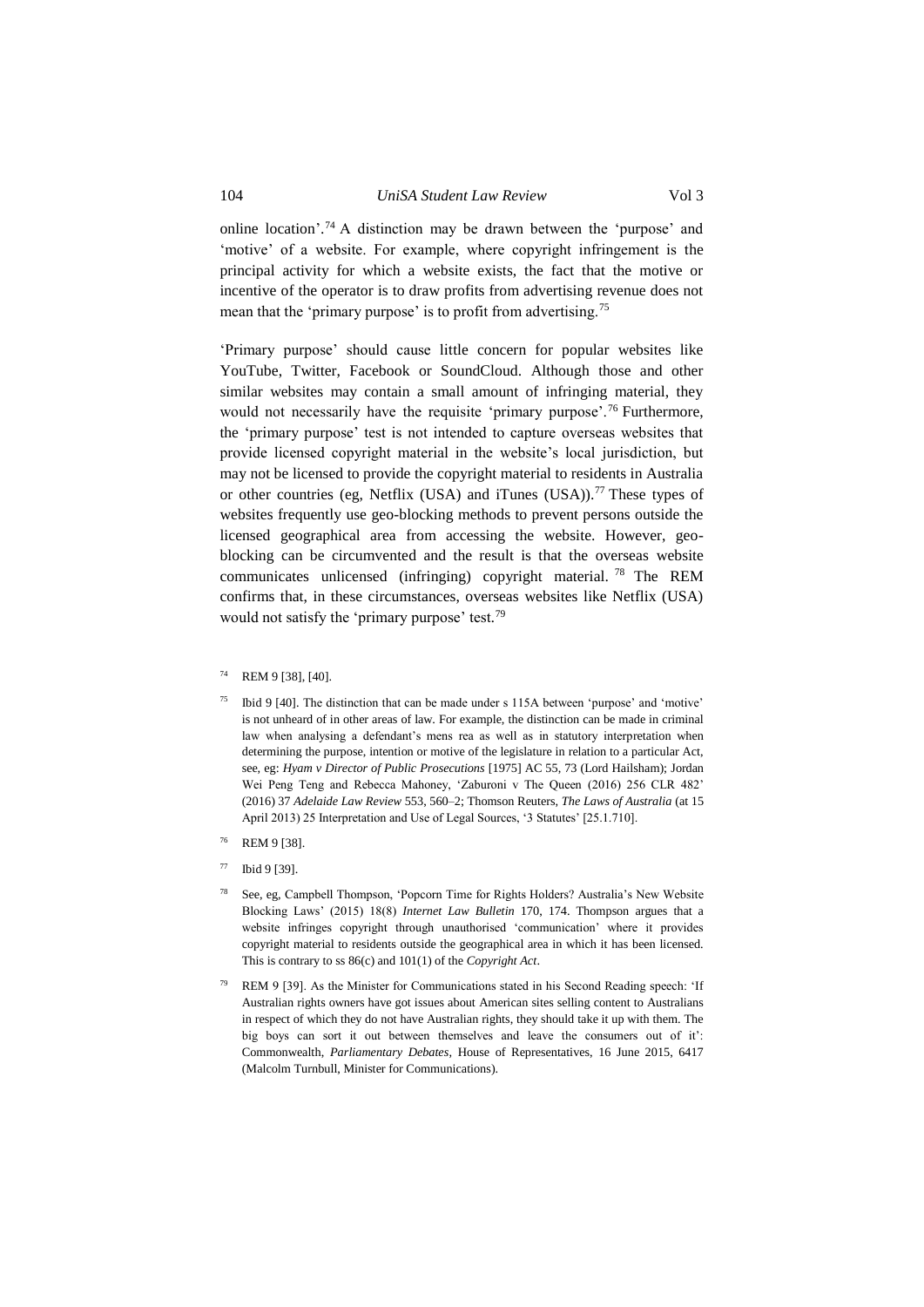In addition, Virtual Private Networks ('VPNs') are unlikely to be caught by s 115A. VPNs can be used for various unlawful purposes like the circumvention of overseas website geo-blocking. However, VPNs also have legitimate uses, including maintaining the privacy of a user's activity on the internet.<sup>80</sup> In his Second Reading speech, the Minister for Communications emphasised the point that s 115A was not designed to capture 'VPNs that are promoted or used for legitimate purposes'.<sup>81</sup> A VPN that explicitly markets itself as a tool to circumvent geo-blocking or injunctions would not be promoting itself for legitimate purposes and is thus likely to constitute an online location that has the primary purpose of facilitating copyright infringement.<sup>82</sup>

The restriction imposed by 'primary purpose' can be contrasted with the Federal Court's broad power to order an ISP to take 'reasonable steps to disable access to the online location'. The REM states that this power may allow the Federal Court to grant an injunction requiring an ISP to block access to a website 'in any such a manner as the Court sees fit'.<sup>83</sup> For example, the Federal Court might order an ISP to implement one or more of the following technical website blocking methods: Domain Name System Blocking ('DNS Blocking'), Uniform Resource Locator Blocking ('URL Blocking') and/or Internet Protocol Address Blocking ('IP Address Blocking').<sup>84</sup> This broad power operates alongside s 23 of the *Federal Court of Australia Act 1976* (Cth), which gives the Federal Court the ancillary power 'to make orders of such kinds, including interlocutory orders … *as the Court thinks appropriate*'. <sup>85</sup> As the cases decided under s 115A demonstrate, these broad powers were used to make a wide range of orders.

- Thompson, above n 78, 174; REM 9 [39].
- <sup>81</sup> Commonwealth, *Parliamentary Debates,* House of Representatives, 16 June 2015, 6416 (Malcolm Turnbull, Minister for Communications). See also REM 9 [39].
- Thompson, above n 78, 174.
- <sup>83</sup> REM 9 [41].
- <sup>84</sup> For a discussion of these website blocking methods, see, eg: *Roadshow Films Pty Ltd v Telstra Corporation Ltd* (2016) 122 IPR 81, 85–6 [13]–[15] (Nicholas J); Cheema, above n 39, 28–9; Cory, above n 2, 8–11; Ofcom, "Site Blocking" to Reduce Online Copyright Infringement: a Review of Sections 17 and 18 of the Digital Economy Act (27 May 2010).
- <sup>85</sup> *Federal Court of Australia Act 1976* (Cth) s 23 (emphasis added).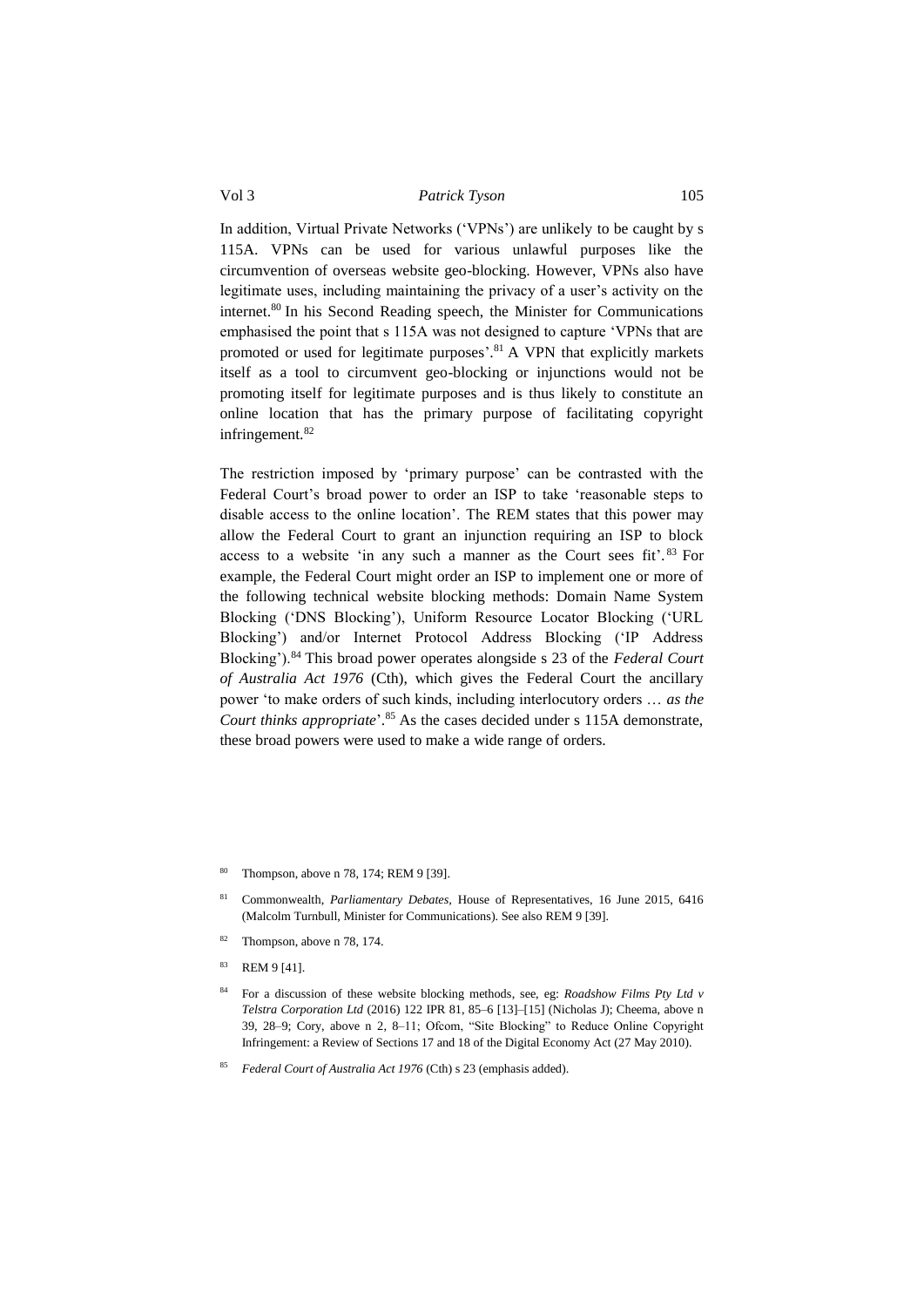### V THE FIRST CASES TO TEST SECTION 115A

<span id="page-19-0"></span>At the time of writing, four decisions have been made under s 115A: *Roadshow Films Pty Ltd v Telstra Corporation Ltd* ('*Roadshow v Telstra (2016 Decision)*'),<sup>86</sup> *Universal Music Australia Pty Ltd v TPG Internet Pty*  Ltd ('Universal Music Australia v TPG'), <sup>87</sup> Roadshow Films Pty Ltd v Telstra *Corporation Ltd* ('*Roadshow v Telstra (2017 Decision)*') <sup>88</sup> and *Foxtel Management Pty Ltd v TPG Internet Pty Ltd ('Foxtel v TPG').*<sup>89</sup> As will be shown, the first two landmark decisions had a significant influence on the third and fourth cases and will continue to do so in future cases brought under s 115A. That influence will extend primarily to the interpretation of s 115A and to the substance and form that any future website blocking injunctions and costs orders will take. The first, third and fourth cases were spearheaded by the film and television industry; and the second by the music industry. In each case, the applicants were seeking to block some of the most notorious torrent and streaming websites.

#### ARoadshow v Telstra (2016 Decision)

<span id="page-19-1"></span>On 15 December 2016, Nicholas J handed down the first decision under s 115A in *Roadshow v Telstra (2016 Decision).* That case involved two joint applications by a total of eight major film, television and broadcasting corporations against a long list of Australian ISPs, including Telstra, Optus, TPG, M2 and iiNet. The first application sought an injunction to disable access to SolarMovie (an overseas website providing unauthorised streaming of films and television shows). The second application sought an injunction to disable access to The Pirate Bay, Torrentz, isoHunt and TorrentHound (overseas websites providing unauthorised torrent files for films and television shows).

In his judgment, Nicholas J took time to comment on the meaning of 'facilitate' within s 115A. While 'facilitate' is not defined in the *Copyright Act*, commentators have argued that it sets a lower threshold than 'authorisation'.<sup>90</sup> Justice Nicholas evidently shared this view when he stated that 'facilitate' is 'broad' and requires a court to 'identify a species of

- <sup>86</sup> (2016) 122 IPR 81 ('*Roadshow v Telstra (2016 Decision)*').
- <sup>87</sup> [2017] FCA 435 (28 April 2017) ('*Universal Music Australia v TPG*').
- <sup>88</sup> [2017] FCA 965 (18 August 2017) ('*Roadshow v Telstra (2017 Decision)*').
- <sup>89</sup> [2017] FCA 1041 (1 September 2017) ('*Foxtel v TPG*').
- See Thompson, above n 78, 171; Suzor, Choi and Pappalardo, above n 38, 143.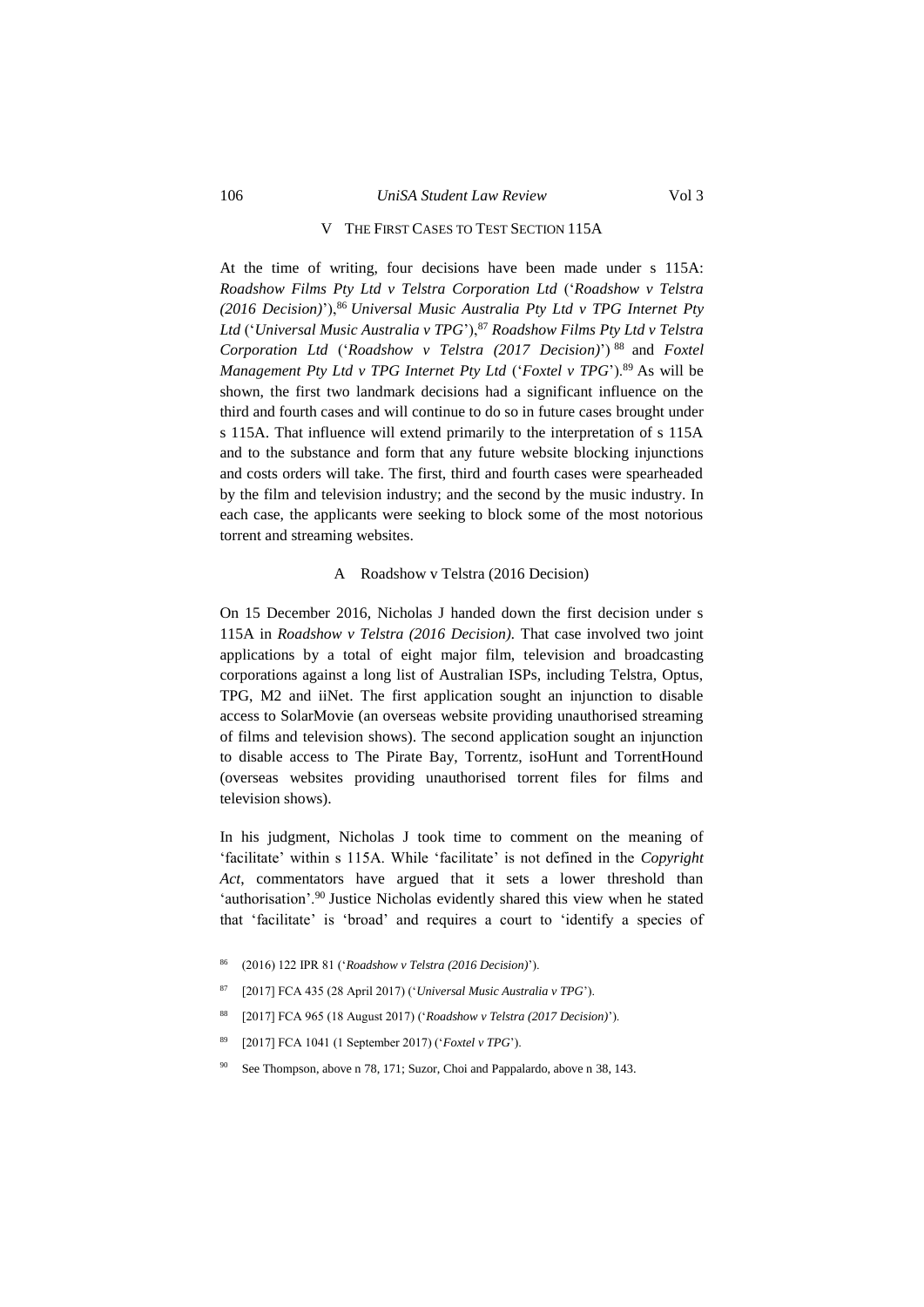infringing act and ask whether the online location facilitates that act by making its performance easier or less difficult'.<sup>91</sup> An online location may 'facilitate' copyright infringement 'merely by making it easier for users to ascertain the existence or whereabouts of other online locations that themselves infringe or facilitate the infringement of copyright'.<sup>92</sup>

Following those remarks, Nicholas J reflected upon the point in time that the Federal Court must be satisfied of the various elements in s 115A. His Honour concluded that the Federal Court must be satisfied *at the time of granting the injunction.*<sup>93</sup> The words 'provides', 'infringes' and 'facilitates' were also held to be 'neutral in temporal meaning in that they apply to past as well as present conduct'.<sup>94</sup> Furthermore, 'online location' should include a 'location … that was online at the time the relevant proceeding commenced but is not online either at the time of the hearing or at the time of granting the injunction'. <sup>95</sup> Justice Nicholas justified his interpretation of 'online location' on the basis that:

Too narrow a reading of the language used … would deprive the section of much of its usefulness eg if it were construed so as to allow an operator to avoid an injunction simply by taking a website off-line temporarily for a period of days, weeks or months during the course of the relevant proceedings.<sup>96</sup>

After careful examination of the evidence, Nicholas J was satisfied that the necessary elements were met and that it was appropriate to grant the injunctions sought. <sup>97</sup> His Honour made over 20 identical orders in both applications. The orders of greatest importance are summarised below.

- <sup>91</sup> In making these comments, Nicholas J referred to the *Macquarie Dictionary* definition of 'facilitate', stating that 'the word "facilitate" means "to make easier or less difficult; help forward (an action or process etc)"': *Roadshow v Telstra (2016 Decision)* (2016) 122 IPR 81, 93 [47], quoting *Macquarie Dictionary* (Macquarie Dictionary, 6<sup>th</sup> ed, 2013).
- <sup>92</sup> *Roadshow v Telstra (2016 Decision)* (2016) 122 IPR 81, 93 [47].
- <sup>93</sup> Ibid 94 [50]. Rather than at the time the proceedings were commenced or at the time of the hearing.
- <sup>94</sup> Ibid 95 [52].
- <sup>95</sup> Ibid 95 [53].
- <sup>96</sup> Ibid. If the targeted location is not online by the time of the hearing or at the time of granting the injunction, that would be a matter relevant to the Federal Court's discretion as to whether to grant the injunction: at 95 [54].
- <sup>97</sup> Ibid 84 [6], 99 [77], 103 [98], 104 [111], 105 [118], 106 [123].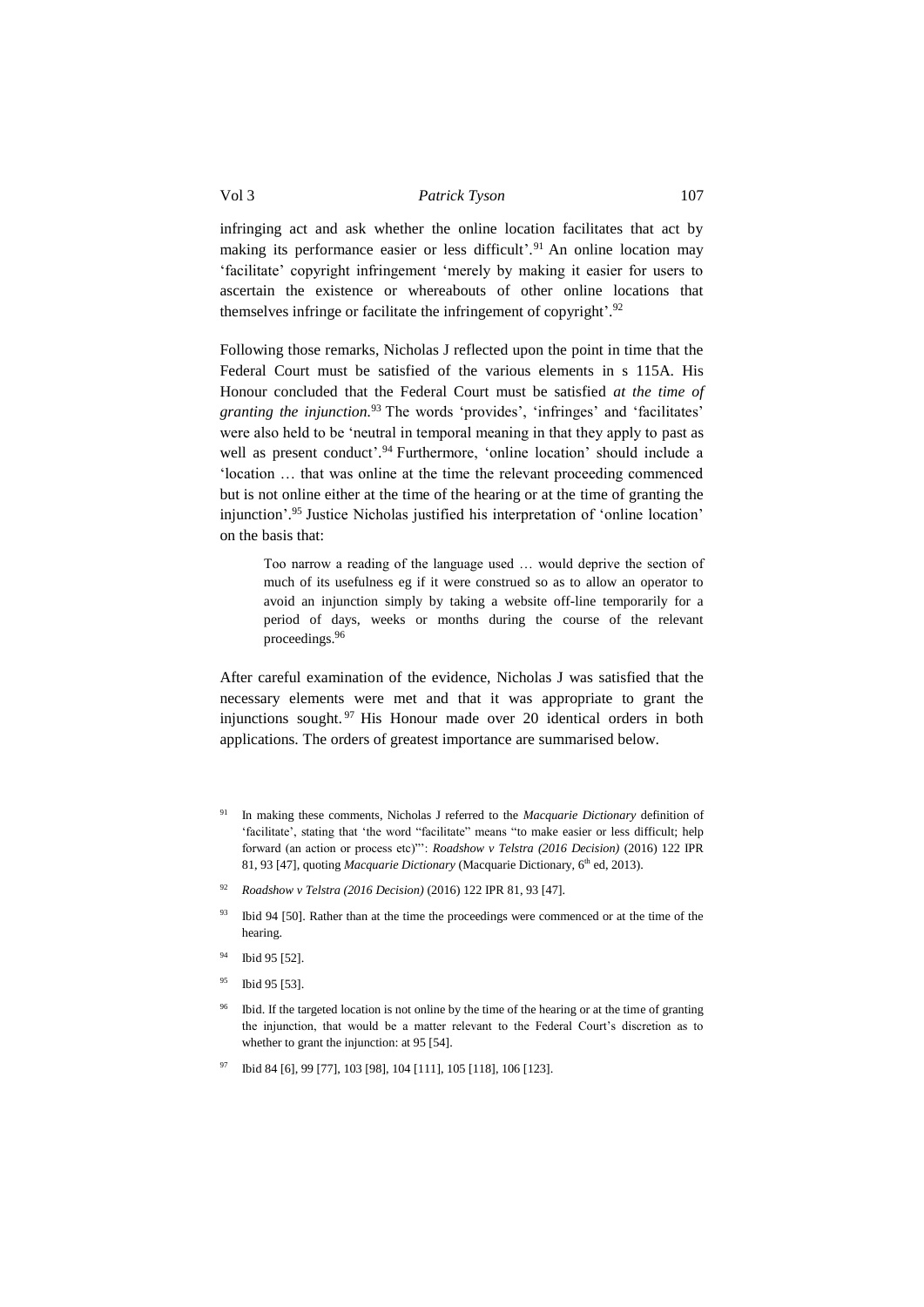1 *Method of Website Blocking*: The ISPs had to take 'reasonable steps to disable access' to the online locations. This order would be complied with if, within 15 business days, the ISPs implemented one or more of the following methods: (a) DNS Blocking; (b) IP Address Blocking; (c) URL Blocking; and (d) any alternative technical method as agreed in writing between an applicant and an ISP.

2 *Establishment of Landing Page*: The ISPs had to redirect any subscriber attempting to access a disabled online location to a 'landing page'. <sup>98</sup> The landing page had to state that access to the online location was disabled because the Federal Court had determined that it infringes, or facilitates the infringement of, copyright.

3 *Variation and Revocation of the Orders*: The owner or operator of an online location targeted by the injunction and the owner or operator of any other online location who claims to be affected by the injunction may apply to vary or discharge the orders made.<sup>99</sup>

4 *Extension of Orders to Additional Websites*: If, during the operation of the orders, a targeted online location operates from a different Domain Name, IP Address or URL then the applicants may apply to the Federal Court, with supporting affidavits, to extend the operation of the orders to the different Domain Name, IP Address or URL.

5 *Duration of Orders*: The orders expire in three years, but the applicants can apply, six months prior to the expiry of the orders, to extend the orders for a further three years.<sup>100</sup>

6 *Costs*: The applicants pay a portion of Telstra's, Optus's, M2's and TPG's compliance costs at a rate of \$50 per Domain Name the subject of DNS Blocking.<sup>101</sup>

A 'landing page' is a website that internet users are diverted to if they attempt to access the disabled online location: REM 10 [43].

Such an application must set out the orders sought and the basis for the variation or discharge (supported with evidence).

<sup>&</sup>lt;sup>100</sup> The orders stipulated that an application for an extension of the duration of the orders can only be successful if the applicants believe in good faith that the online locations continue to have the primary purpose of infringing, or facilitating the infringement of, copyright.

<sup>101</sup> For the full and detailed list of orders: see *Roadshow v Telstra (2016 Decision)* (2016) 122 IPR 81, 113–20. The applicants had to also pay the ISPs' costs of preparing evidence and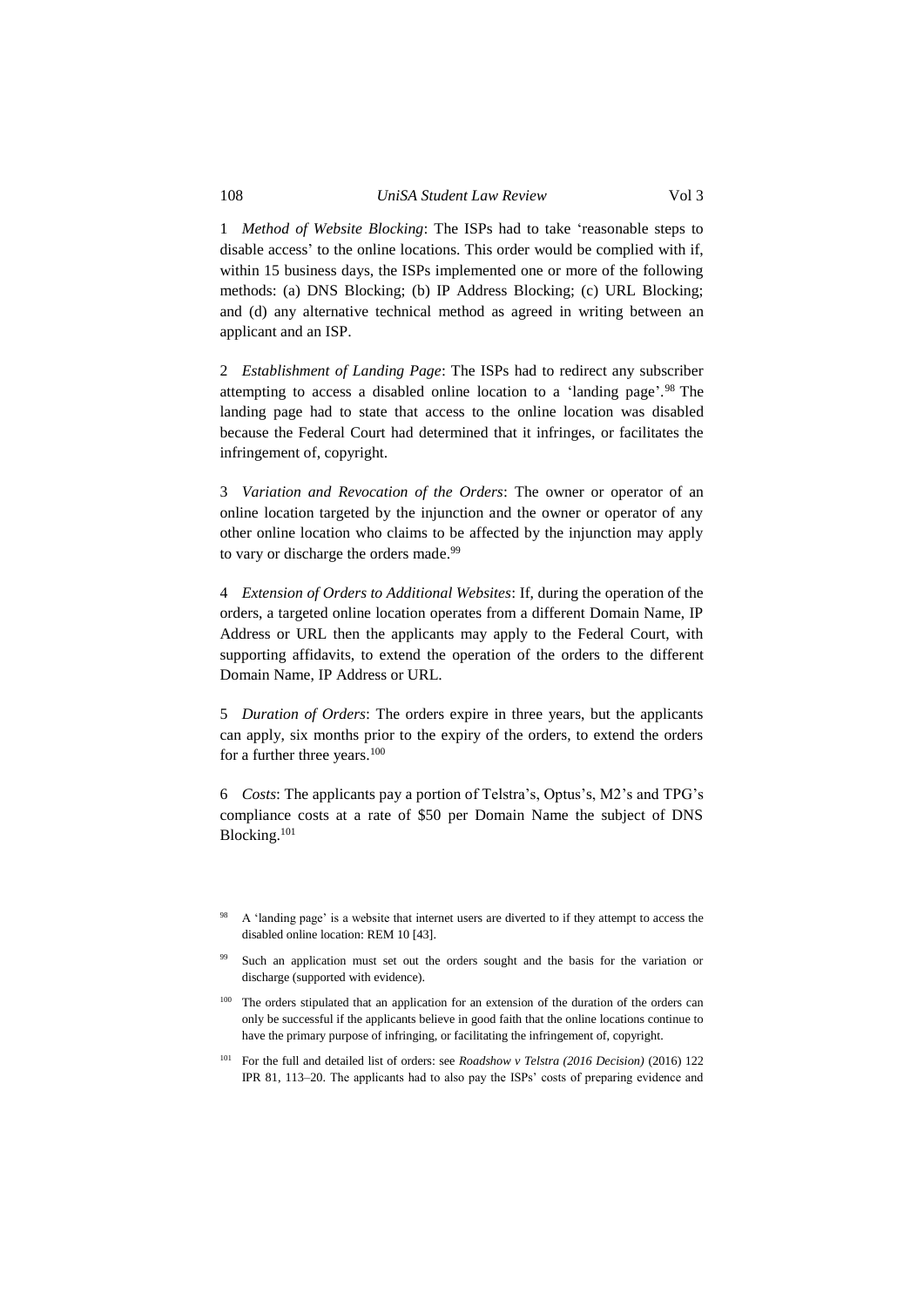The costs orders were the major area of contention between the applicants and ISPs. Telstra and TPG argued that their 'set-up costs' (ie, the costs incurred in configuring their systems to facilitate compliance with any order made under s 115A) should be paid by the applicants.<sup>102</sup> Justice Nicholas rejected that argument on the basis that the set-up costs would permit the ISPs to comply with the orders in that proceeding and any future proceeding under s 115A.<sup>103</sup> His Honour also considered it to be desirable and essential that the ISPs had the technical capacity to comply with orders under s 115A and noted that the set-up costs would have been incurred eventually irrespective of the relevant proceedings.<sup>104</sup> Justice Nicholas stated that the set-up costs were 'a "general cost of carrying on business" as an ISP.<sup>105</sup> Although the ISPs lost on that point, they successfully argued that they should be entitled to recover the costs that they would incur in complying with the injunctions ('compliance costs'). Justice Nicholas accepted the ISPs' argument that under s 115A they stood in a similar position to an innocent third party against whom an order of preliminary discovery is made.<sup>106</sup> In that situation, the innocent third party is entitled to recover the costs it incurs in providing discovery.<sup>107</sup>

The decision in *Roadshow v Telstra (2016 Decision)* was not to be the end of the debate over compliance costs because the issue was raised again, nearly five months later, in the second case decided under s 115A, *Universal Music Australia v TPG*.

#### BUniversal Music Australia v TPG

<span id="page-22-0"></span>On 28 April 2017, Burley J delivered his decision in *Universal Music Australia v TPG*. That case involved an application under s 115A by five major music companies and organisations against another long list of Australian ISPs. The applicants sought an injunction to disable access to the torrent website KickassTorrents. Based on the evidence, Burley J was

 $104$  Ibid.

<u>.</u>

- <sup>105</sup> Ibid 111 [144].
- $106$  Ibid 111 [145]-[146].
- <sup>107</sup> Ibid.

making submissions on the issue of compliance costs and the issue of whether and how the injunctions can be extended to additional online locations: at 120.

<sup>&</sup>lt;sup>102</sup> Ibid 111 [141]–[142]. Telstra's set-up costs were \$10 261 and TPG's set-up costs were \$21 195.

<sup>103</sup> Ibid 111 [143]–[144].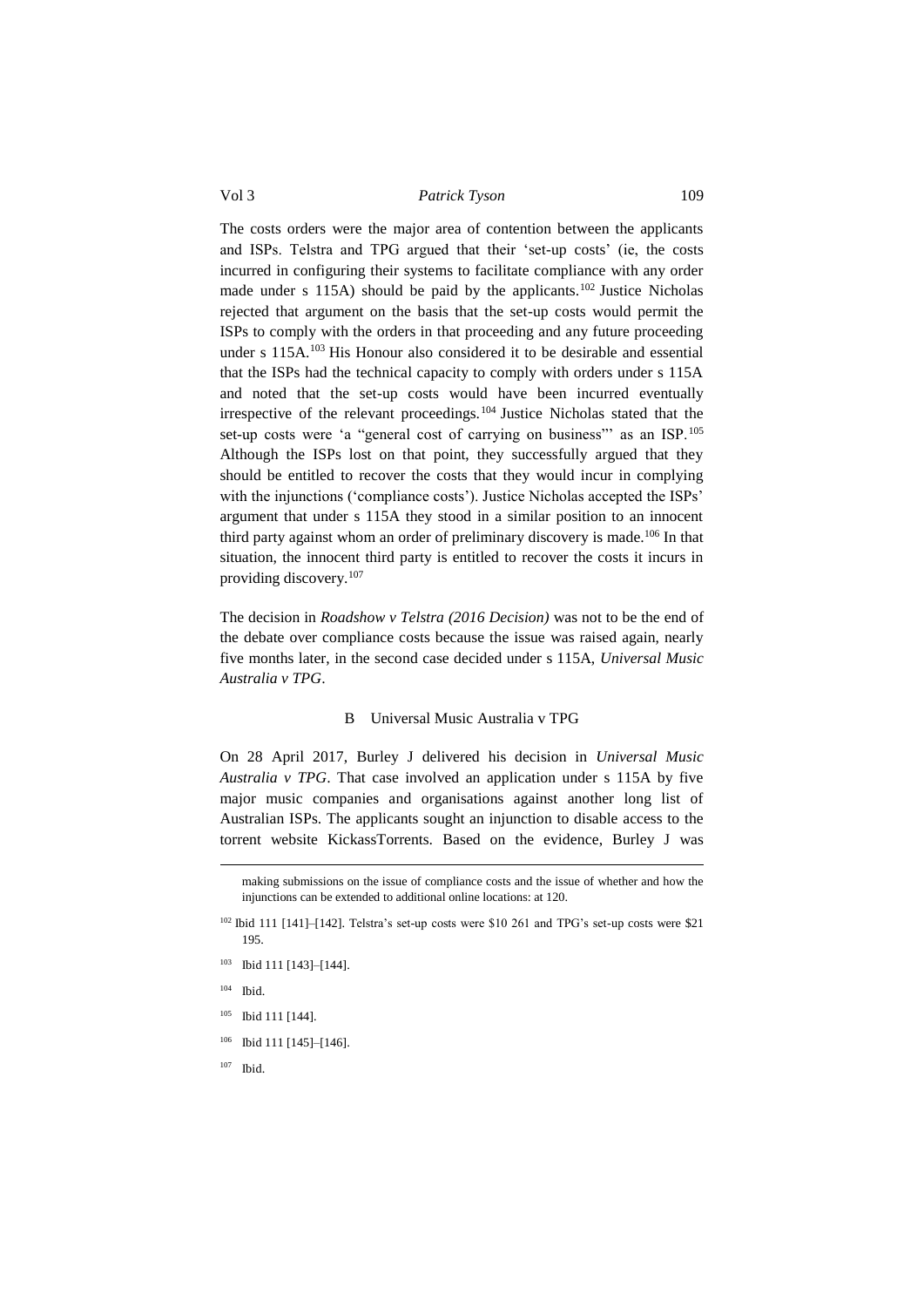# 110 *UniSA Student Law Review* Vol 3

satisfied that it was appropriate to grant the injunction sought.<sup>108</sup> The orders his Honour made were almost entirely similar in effect to the orders in *Roadshow v Telstra (2016 Decision)*. <sup>109</sup> Justice Burley also highlighted and accepted many of the comments that Nicholas J made about s 115A in *Roadshow v Telstra (2016 Decision)*, which may suggest that these two cases have laid the foundation for a relatively consistent approach to the interpretation of s 115A.

The main disagreement between the parties was, again, about who should bear the compliance costs. The applicants submitted three key arguments for why the ISPs should bear all compliance costs. First, compliance costs are a 'cost of doing business' as an ISP. Secondly, the ISPs will benefit from website blocking because they provide paying customers with access to licensed copyright material and thus accrue a benefit beyond that of a mere bystander or innocent third party. Thirdly, compliance costs are *de minimis*  — and in the context of a website blocking regime that is intended to be efficient and economical, arguments over trivial costs should be avoided.<sup>110</sup> The ISPs adopted the same argument that they advanced in *Roadshow v Telstra (2016 Decision)*<sup>111</sup> and argued further that an injunction under s 115A is intended to serve the interests of the applicants.<sup>112</sup> Justice Burley accepted the ISPs' arguments and made the following observation:

- <sup>109</sup> There were only very minor differences. For example, in *Universal Music Australia v TPG* the applicants were permitted to apply to have the duration of the orders extended, but there was no specification as to how long an extension may be. This is in contrast to *Roadshow v Telstra (2016 Decision)*, where the duration of the orders could, upon application, be extended by three years: Cf *Universal Music Australia v TPG* [2017] FCA 435 (28 April 2017) [v]; *Roadshow v Telstra (2016 Decision)* (2016) 122 IPR 81, 116. Furthermore, in *Universal Music Australia v TPG*, Burley J ordered that the injunction be complied with through DNS Blocking. URL Blocking and IP Address Blocking were methods that could be used only if agreed in writing between an applicant and an ISP. However, in *Roadshow v Telstra (2016 Decision)*, Nicholas J allowed the injunction to be complied with through DNS Blocking, URL Blocking and/or IP Address Blocking without the need for agreement in writing: Cf *Universal Music Australia v TPG* [2017] FCA 435 (28 April 2017) [ii]; *Roadshow v Telstra (2016 Decision)* (2016) 122 IPR 81, 114.
- <sup>110</sup> *Universal Music Australia v TPG* [2017] FCA 435 (28 April 2017) [89]–[92].
- <sup>111</sup> The argument was that, under s 115A, the ISPs should be treated like an innocent third party who complies with an order against them for preliminary discovery and the administration of subpoenas: ibid [95]–[98]; *Roadshow v Telstra (2016 Decision)* (2016) 122 IPR 81, 111 [146].
- <sup>112</sup> *Universal Music Australia v TPG* [2017] FCA 435 (28 April 2017) [95].

<sup>108</sup> *Universal Music Australia v TPG* [2017] FCA 435 (28 April 2017) [76].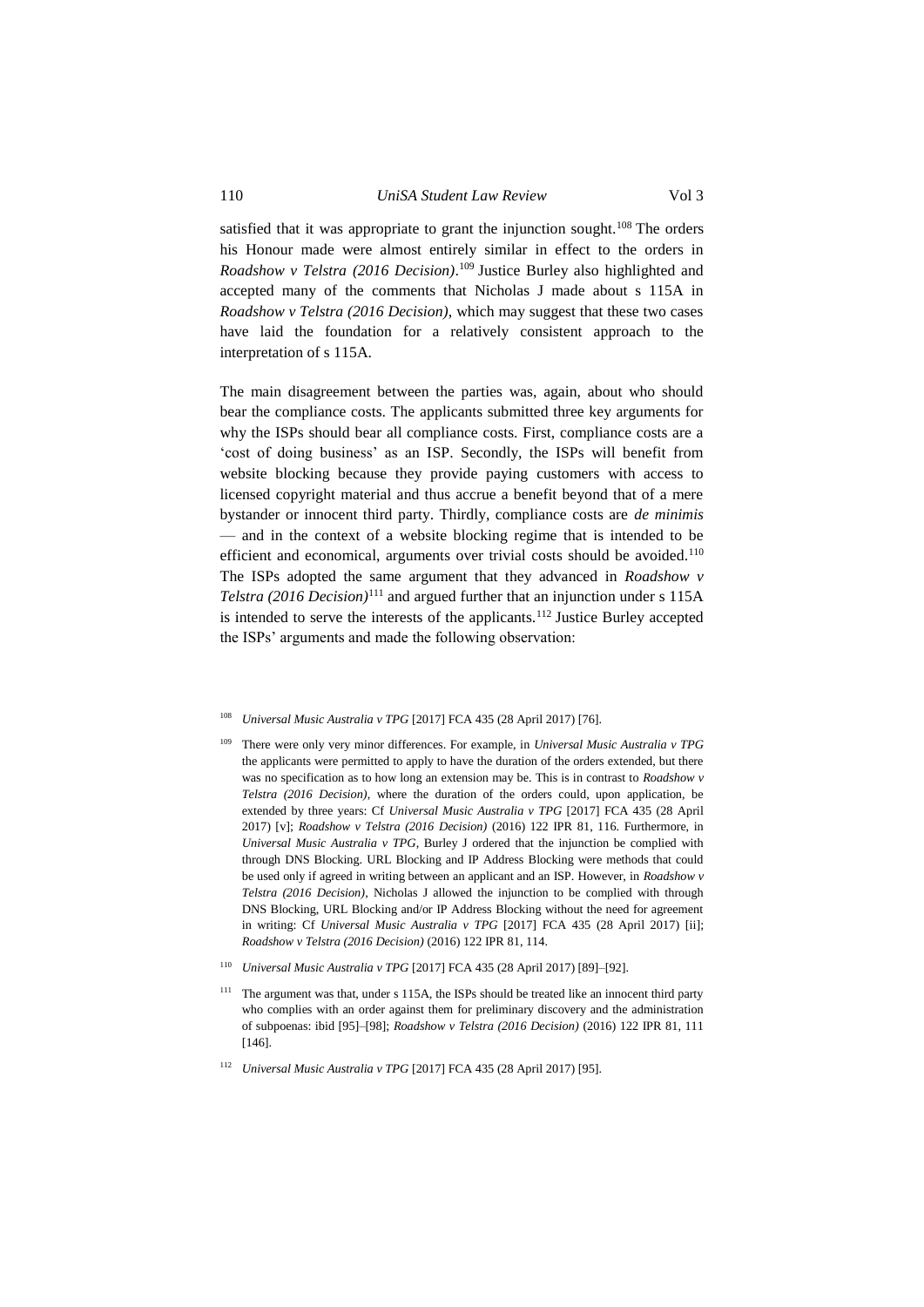s 115A was enacted to benefit rights holders … Others undoubtedly do benefit from the proper policing of copyright law. Such laws benefit the cultural heritage of the community by encouraging the creative arts, the original owners of the copyrights … and current owners and licensees. However, the legislation most directly and immediately benefits copyright owners and exclusive licensees.<sup>113</sup>

The ISPs' high degree of participation in the first and second cases can be contrasted with their more passive approach in the third and fourth cases decided under s 115A, *Roadshow v Telstra (2017 Decision)* and *Foxtel v TPG*.

# C Roadshow v Telstra (2017 Decision) *and* Foxtel v TPG

<span id="page-24-0"></span>On 18 August 2017, Nicholas J handed down his second decision under s 115A in *Roadshow v Telstra (2017 Decision)*. The applicants and respondents (ISPs) in that case were the same as those in *Roadshow v Telstra (2016 Decision)*. The applicants sought an injunction to block access to 49 different streaming, torrent and linking websites, which Nicholas J considered appropriate to grant based on the evidence.<sup>114</sup>

On 1 September 2017, Burley J also delivered his second decision under s 115A in *Foxtel v TPG*. In that case, the applicants sought an injunction to block access to 127 different streaming, torrent and linking websites which were part of 17 website groups. <sup>115</sup> Justice Burley was satisfied by the evidence that the injunction was appropriate to grant.<sup>116</sup>

These two cases can be discussed concurrently given that they had the same important features. In both cases, the orders made were virtually identical in form and effect to the orders in *Roadshow v Telstra (2016 Decision)* (and therefore *Universal Music Australia v TPG* too);<sup>117</sup> the applicants made no further attempt to argue that they should not be liable to pay the compliance

- $115$  Ibid [2].
- $116$  Ibid [24]–[128].

<sup>113</sup> Ibid [102]. Although Burley J did not need to decide who should bear the set-up costs (because those costs had already been incurred and resolved in *Roadshow v Telstra (2016 Decision)*), he stated that in respect of that issue he agreed with Nicholas J: at [104]

<sup>114</sup> *Roadshow v Telstra (2017 Decision)* [2017] FCA 965 (18 August 2017) [41].

<sup>117</sup> *Roadshow v Telstra (2017 Decision)* [2017] FCA 965 (18 August 2017) [i]–[vi]; *Foxtel v TPG* [2017] FCA 1041 (1 September 2017) [i]–[vi].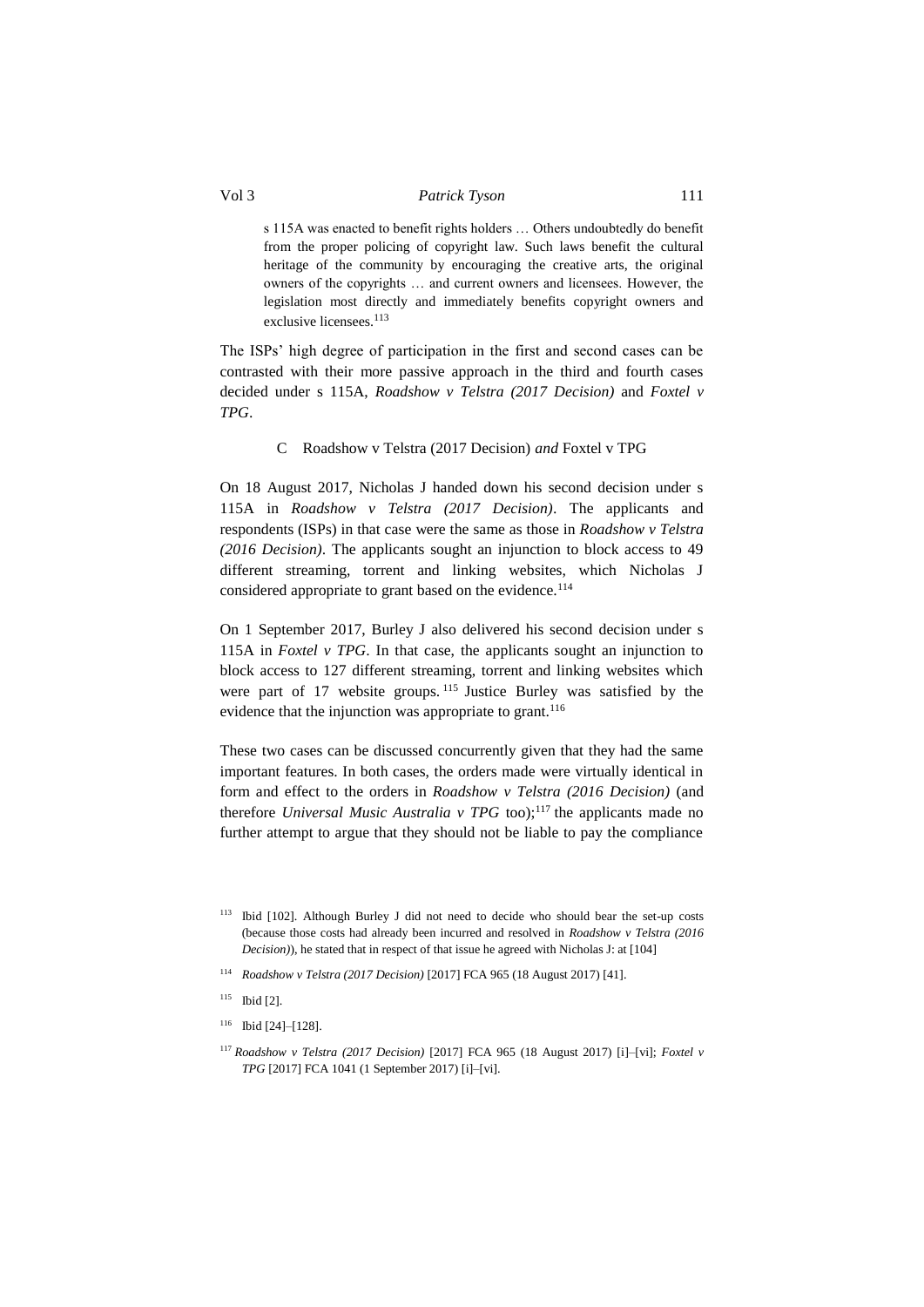costs; and the ISPs did not actively participate in the proceedings. <sup>118</sup> In *Roadshow v Telstra (2017 Decision)*, Nicholas J did not make any new

comments about the interpretation of s 115A. In *Foxtel v TPG*, Burley J stated only that Foxtel, despite being a co-owner of the copyright in one of the relevant cinematograph films, was not precluded from bringing an action on its own and without joining the other co-owners.<sup>119</sup>

#### D *Implications of the Four Decisions*

<span id="page-25-0"></span>It is unsurprising that the issue of costs was disputed in *Roadshow v Telstra (2016 Decision)* and *Universal Music Australia v TPG* — that issue had been a major area of contention in European Union and United Kingdom website blocking cases, and was also a key topic of debate before and after the enactment of s 115A. Rights holders argued that they would bear the costs of investigations and court applications and that it would therefore be fair for the ISPs to bear all compliance costs.<sup>120</sup> The ISPs argued that they should be entitled to compliance costs because rights holders would be the direct beneficiaries of reduced infringement and increased royalty streams following an injunction under s 115A.<sup>121</sup>

Given that the first two cases under s 115A determined the issue of compliance costs in the same manner, and no subsequent attempts were made in the third and fourth cases to change that position, it appears that future cases will follow suit. While the compliance costs in an individual case under s 115A are minimal, the cumulative costs are likely to be substantial as future applications mount up over time. Therefore, Australian ISPs have been afforded an important degree of financial protection. This result can be contrasted with the position of ISPs in the United Kingdom, who have been required to bear their compliance costs under s 97A of the *Copyright, Designs and Patents Act 1988* (UK) c 48.<sup>122</sup>

The four decisions also demonstrated that the Federal Court has both the power and the will to balance the interests of rights holders, ISPs, overseas

- <sup>119</sup> *Foxtel v TPG* [2017] FCA 1041 (1 September 2017) [28].
- <sup>120</sup> See Williams and Smith, above n 15, 69.
- <sup>121</sup> See Peter Knight, 'Recent Developments in Managing Online Piracy an Interview with Jane Perrier, General Counsel, Intellectual Property, Telstra' (2015) 18(7) *Internet Law Bulletin* 145, 146.
- <sup>122</sup> See Williams and Smith, above n 15, 69–70.

<sup>118</sup> *Roadshow v Telstra (2017 Decision)* [2017] FCA 965 (18 August 2017) [3]; *Foxtel v TPG*  [2017] FCA 1041 (1 September 2017) [4].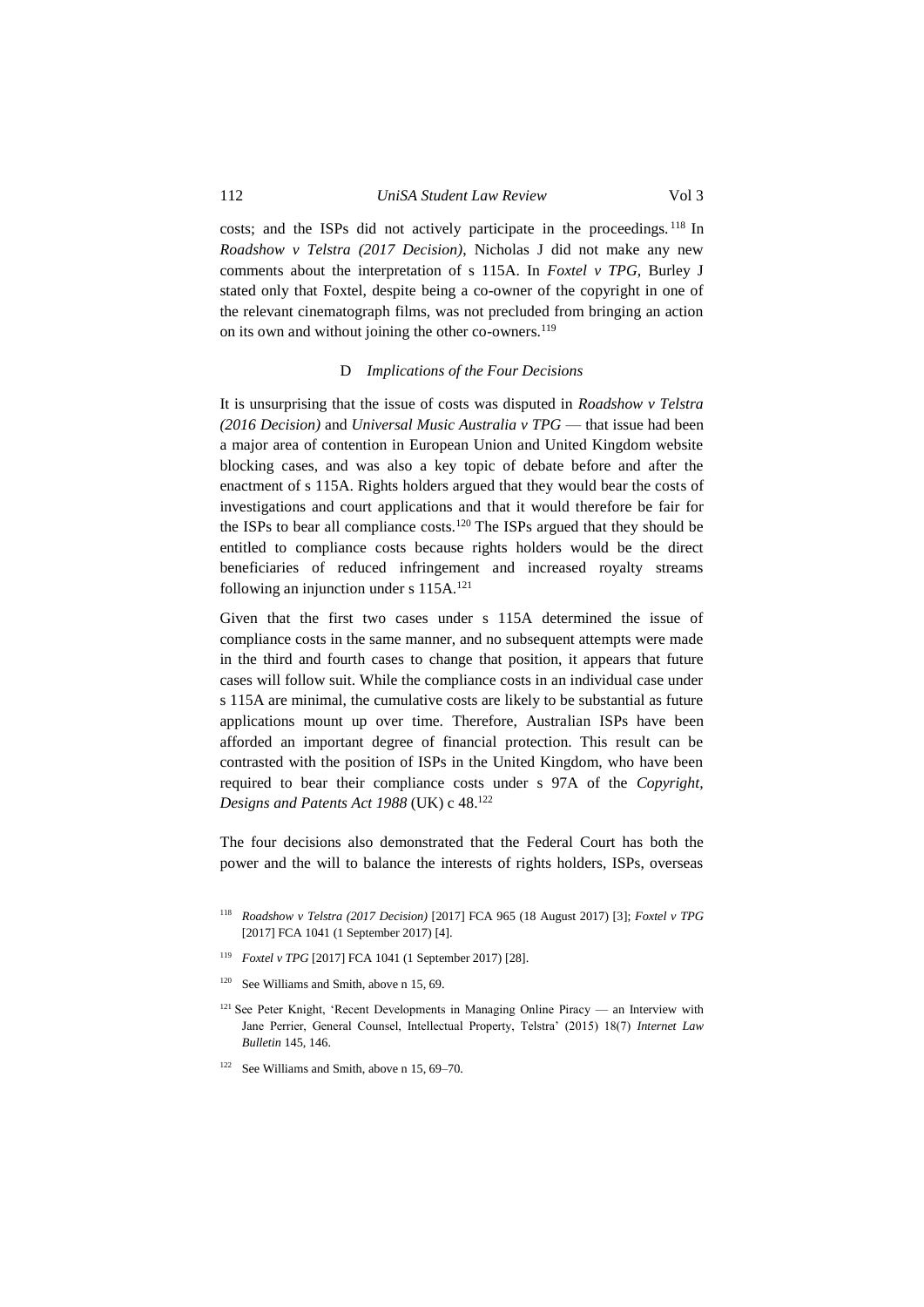website operators and consumers in applications under s 115A. First, the ISPs were provided flexibility as to the technical method they could implement in order to block the websites: DNS Blocking, IP Address Blocking, or URL Blocking. However, DNS Blocking appears to be the preferred technical method. Secondly, an innocent third party who is affected by an injunction under s 115A can apply to have the injunction varied or revoked. Such an application could foreseeably occur where an innocent website has been blocked inadvertently. Finally, and most notably, in *Roadshow v Telstra (2016 Decision)* Nicholas J rejected a proposed order that would permit the applicants to give written notice to the ISPs to extend the injunction to new websites without any court oversight. His Honour was clear that the applicants must apply to the Federal Court to extend the injunction to new websites and that such an application would be scrutinised carefully.<sup>123</sup> That condition was also adopted in the second, third and fourth cases. The rejection of 'rolling injunctions' was undoubtedly a win for due process under s 115A.

An additional point needs to be made about the fact that the ISPs did not take part in the third and fourth cases; applications under s 115A now appear to be essentially ex parte and this is likely to continue in the future as ISPs take a step back into more passive roles. Given this trend, courts must be vigilant and rights holders must make full and fair disclosure.<sup>124</sup> One question that remains is whether the website blocking regime in s 115A is out of reach for rights holders who are not large and well-resourced corporations. Given that litigation under s 115A involves a substantial cost, there may be many rights holders who cannot take advantage of the provision. Another lingering question is whether website blocking injunctions granted under s 115A will reduce the rates of online copyright infringement in Australia. The latter question and other related issues are explored in Part VI.

# VI THE EFFECTIVENESS OF WEBSITE BLOCKING

<span id="page-26-0"></span>In the wake of the decisions in *Roadshow v Telstra (2016 Decision)* and *Universal Music Australia v TPG*, many in the media and the general public in Australia heavily criticised the effectiveness of website blocking laws in

<sup>123</sup> See *Roadshow v Telstra (2016 Decision)* (2016) 122 IPR 81, 109–10 [136]–[138].

<sup>124</sup> *Aristocrat Technologies Australia Pty Ltd v Allam* (2016) 327 ALR 595, 599 [15] (Gageler J).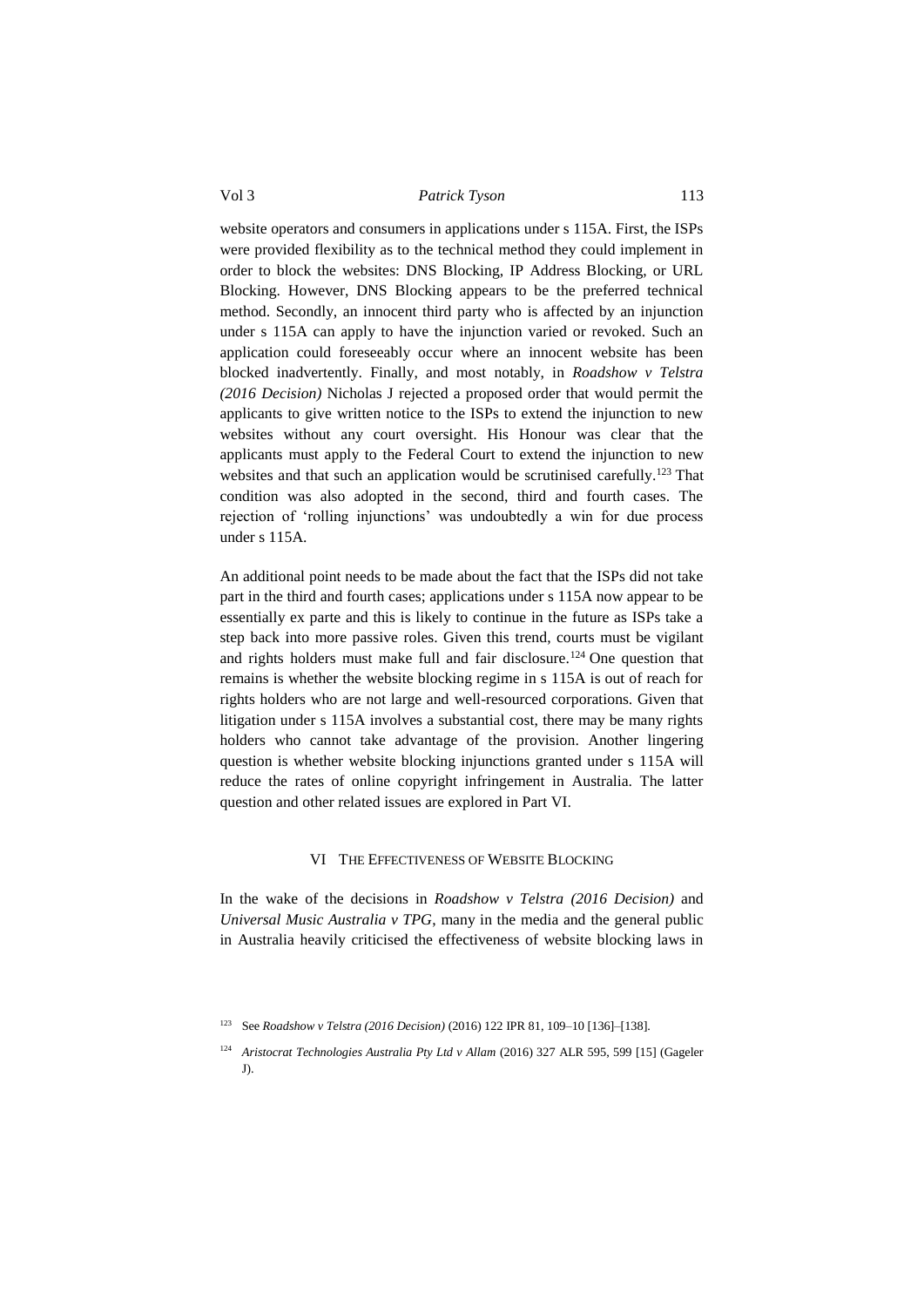reducing online copyright infringement.<sup>125</sup> The criticisms about effectiveness relied on two main arguments. The first argument was that internet users can easily circumvent website blocks through a variety of means. The second argument was that rights holders can best reduce online copyright infringement simply by providing Australians with access to licensed copyright material that is more timely, affordable, convenient and varied than it currently is. Senator Scott Ludlam advanced the same arguments when s

115A was debated in the Federal Parliament of Australia:

If people are determined to pirate content, it is very difficult to stop them … The only effective way to deal with copyright infringement on the kind of scale that the government is concerned about is to just make it available: conveniently, affordably and in a timely way. The  $[20<sup>th</sup>$  century] distribution model ... is broken. That model worked before the internet existed.<sup>126</sup>

There is certainly force to the criticisms. In respect of the first argument, internet users require only determination and basic computer skills to circumvent website blocks. For example, VPNs allow users to cloak their geographic location by providing an alternative network route for data and this can be used to circumvent DNS Blocking, IP Address Blocking and URL Blocking, even if those blocking methods are imposed in combination.<sup>127</sup> Internet users can also use proxy websites or reconfigure the DNS system that their computer uses, a relatively quick and simple process.  $128$  These methods were shown publicly to be successful at circumventing the blocks

- <sup>125</sup> See, eg, Tim Biggs, 'Blocking Pirate Bay Will Not Stop VPN-savvy Australians', *Sydney Morning Herald* (online), 16 December 2016 <http://www.smh.com.au/technology/technology-news/blocking-pirate-bay-will-not-stopvpnsavvy-australians-20161216-gtckba.html>; Paula Dootson, Kylie Pappalardo and Nicolas Suzor, *Blocking Access to Illegal File-Share Websites Won't Stop Illegal Downloading* (15 December 2016) The Conversation <http://theconversation.com/blockingaccess-to-illegal-file-share-websites-wont-stop-illegal-downloading-70473>. See also Benjamin Sveen, 'Pirate Bay's Peter Sunde Says Australia's Proposed Website Blocking Scheme Won't Deter Downloaders', *ABC News* (online), 20 June 2015 <http://www.abc.net.au/news/2015-06-19/pirate-bay-cofounder-mocks-proposed-websiteblocking-legislation/6559288>.
- <sup>126</sup> Commonwealth, *Parliamentary Debates*, Senate, 22 June 2015, 4022 (Scott Ludlam).
- <sup>127</sup> See Cheema, above n 39, 31; Ofcom, "Site Blocking" to Reduce Online Copyright Infringement: a Review of Sections 17 and 18 of the Digital Economy Act (27 May 2010) 26–41.
- <sup>128</sup> See, eg, TorrentFreak, *First Aussie Pirate Bay Blocks Get Defeated in Seconds* (20 December 2016) <https://torrentfreak.com/first-aussie-pirate-bay-block-gets-defeated-inseconds-161220/>; Claire Reilly, *The Pirate Bay Is Blocked Australia Wide … Except it Really Isn't* (21 December 2016) CNET <https://www.cnet.com/au/news/the-pirate-bayblocked-australia-wide-proxy-mirror-site-dns-blocking-telstra-vodafone-optus/>.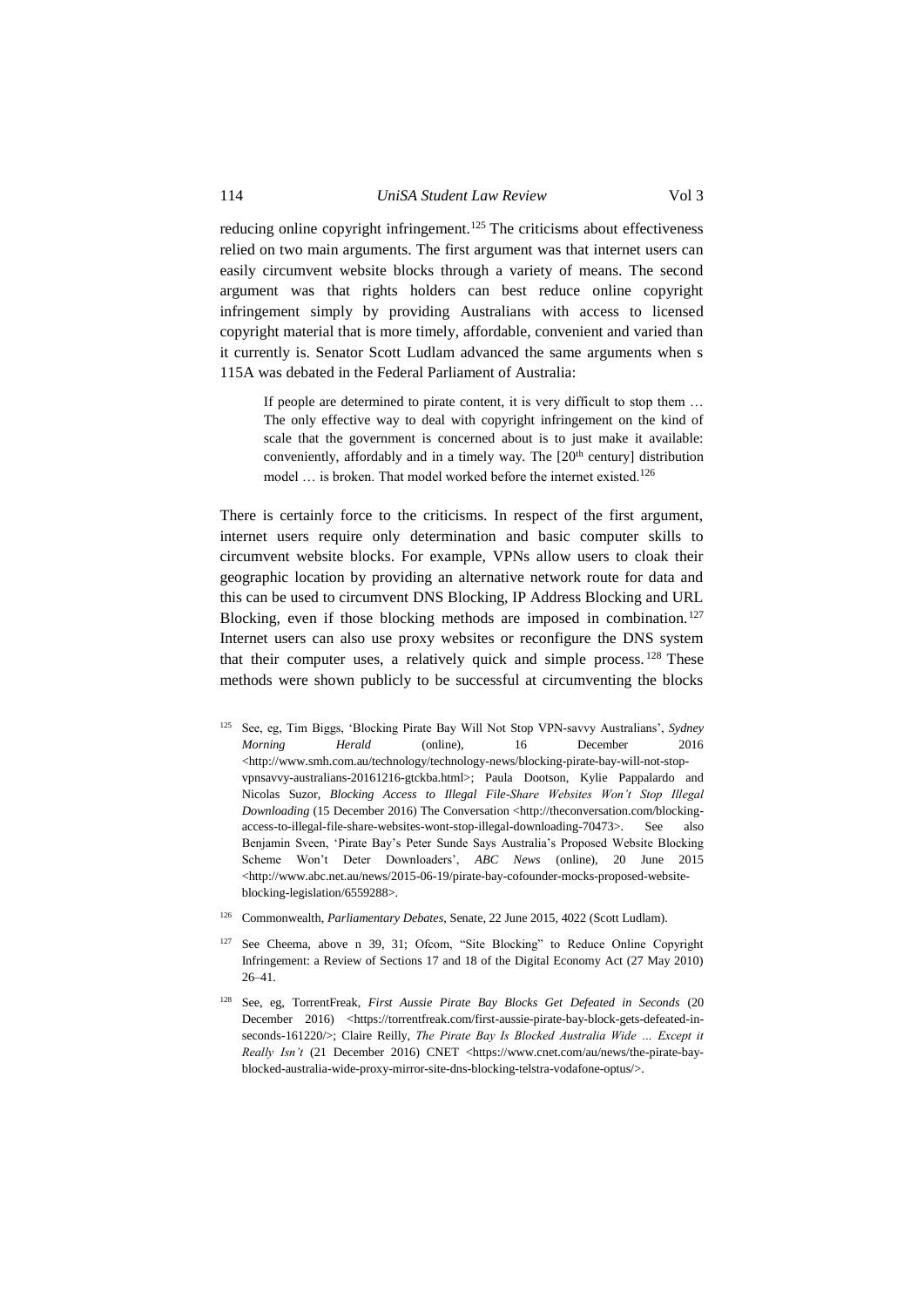imposed by the decision in *Roadshow v Telstra (2016 Decision)*. <sup>129</sup> In addition, the operators of blocked websites can simply shift their websites to new online locations. If rights holders attempt to extend the relevant website blocks to the new online locations then in essence they begin to engage in a game of 'whack-a-mole', where as soon as the websites are blocked, they appear again at new locations.

A recent study supports the second argument against s 115A. In 2015, Paula Dootson and Nicholas Suzor reported and commented on qualitative research they had conducted into the attitudes of Australian consumers toward online copyright infringement and the existing distribution framework established by rights holders. <sup>130</sup> The authors provided evidence that substantiated 'a common intuition: one of the major reasons that Australians seek out illicit downloads of content … is that it is more difficult to access legitimately in Australia'. <sup>131</sup> Dootson and Suzor explained that:

The geographically segmented way in which copyright is exploited at an international level has given rise to a 'tyranny of digital distance', where Australians have less access to copyright goods than consumers in other countries. Compared to consumers in the United States … and the European Union … Australians pay more for digital goods, have less choice in distribution channels, are exposed to substantial delays in access, and are sometimes denied access completely.<sup>132</sup>

Dootson and Suzor's research suggested that the business practices of rights holders are, in fact:

- <sup>129</sup> See, eg, Claire Reilly, *The Pirate Bay Is Blocked Australia Wide … Except it Really Isn't* (21 December 2016) CNET <https://www.cnet.com/au/news/the-pirate-bay-blocked-australiawide-proxy-mirror-site-dns-blocking-telstra-vodafone-optus/>; YouTube, *The Pirate Bay Telstra Fix (Wired Connection)* (19 December 2016) <https://www.youtube.com/watch?v=nD7Osy1zfgM>.
- Paula Dootson and Nicolas Suzor, 'The Game of Clones and the Australia Tax: Divergent Views about Copyright Business Models and the Willingness of Australian Consumers to Infringe' (2015) 38(1) *University of New South Wales Law Journal* 206.
- <sup>131</sup> Ibid 207.
- <sup>132</sup> Ibid (citations omitted). 'In the digital age, while the costs of delivering content to Australian consumers has fallen significantly, digital copyright goods remain substantially more expensive than in other countries. There appears to be a keen awareness in Australian society that Australians are paying significantly more for access to digital goods that are delivered by the same servers over the same network infrastructure that delivers orders to consumers in other jurisdictions. Control over digital distribution channels enables foreign rightsholders to maximise their profits through regional pricing, just as parallel importation laws did for physical goods': at 210 (citations omitted).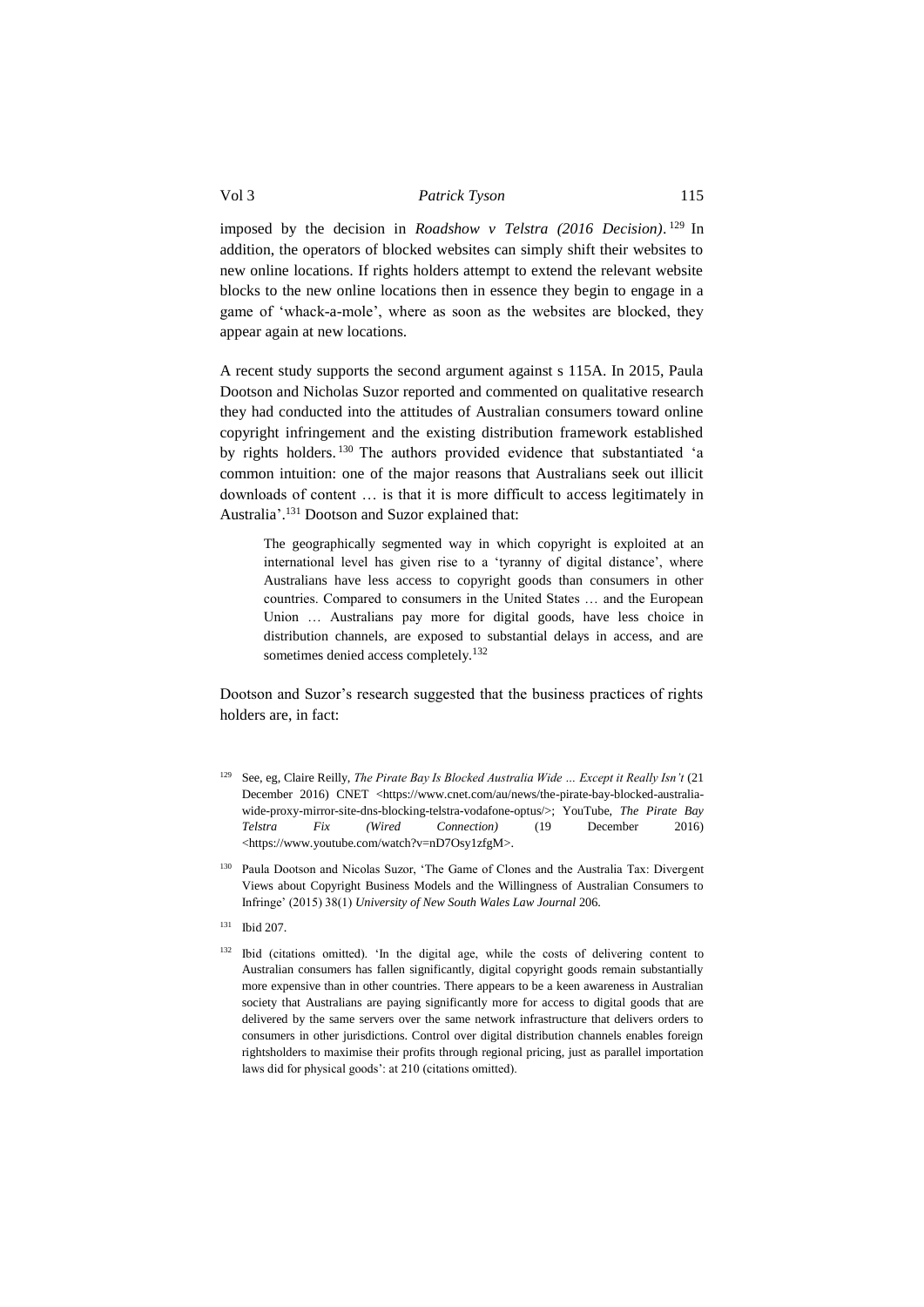# 116 *UniSA Student Law Review* Vol 3

counterproductively increasing incentives for consumers to infringe … the lack of convenient and cheap legitimate distribution channels risks undermining public support for copyright law. Our research shows that consumers blame rightsholders for failing to meet market demand, and this encourages a social norm that infringing copyright, while illegal, is not morally wrongful.<sup>133</sup>

Dootson and Suzor considered that increased lobbying for and reliance on new legislative methods of copyright enforcement would alienate Australian consumers further and would in effect work against the interests of rights holders.<sup>134</sup> They concluded that the best strategy to reduce online copyright infringement is to 'ensure that Australians can access copyright goods in a timely, affordable, convenient, and fair lawful manner'.<sup>135</sup> While Dootson and Suzor acknowledged that the distribution of copyright material in Australia has been improving, they noted that 'it is by no means complete; there is still a long way to go before Australian consumers experience parity of convenience and competition for distribution channels in the Australian market, and prices remain much higher in Australia'. 136

Dootson and Suzor's findings are reinforced by two recent parliamentary and government reports, which determined that Australian consumers have access to limited content but must pay comparatively high prices. In 2013, the House of Representatives Standing Committee on Infrastructure and Communication released its report into information technology pricing in Australia. The Committee found that Australian 'prices are significantly higher than what might be expected as a consequence of any costs arising from delivery in the Australian market'. <sup>137</sup> The Productivity Commission's

- 133 Ibid 208. Dootson and Suzor highlighted the point that copyright owners' business practices are increasing their own enforcement costs: 'The lack of accessibility and high prices of copyright goods in Australia leads to substantial economic waste. The unmet consumer demands means that Australian consumers are harmed by lower access to information and entertainment goods than consumers in other jurisdictions. The higher rates of infringement that fulfils some of this unmet demand increase enforcement costs for copyright owners and imposes burdens either on our judicial system or on private entities — like ISPs — who may be tasked with enforcing the rights of third parties.': at 208.
- <sup>134</sup> Ibid.
- <sup>135</sup> Ibid.
- <sup>136</sup> Ibid 236.
- <sup>137</sup> Commonwealth, *At what Cost? IT Pricing and the Australia Tax: House of Representatives Standing Committee on Infrastructure and Communications*, Parl Paper No 238 (2013) 3–4 [1.17] ('*IT Pricing Paper*'). For examples of price differences between Australia and other countries like the United States of America, see at 28–30.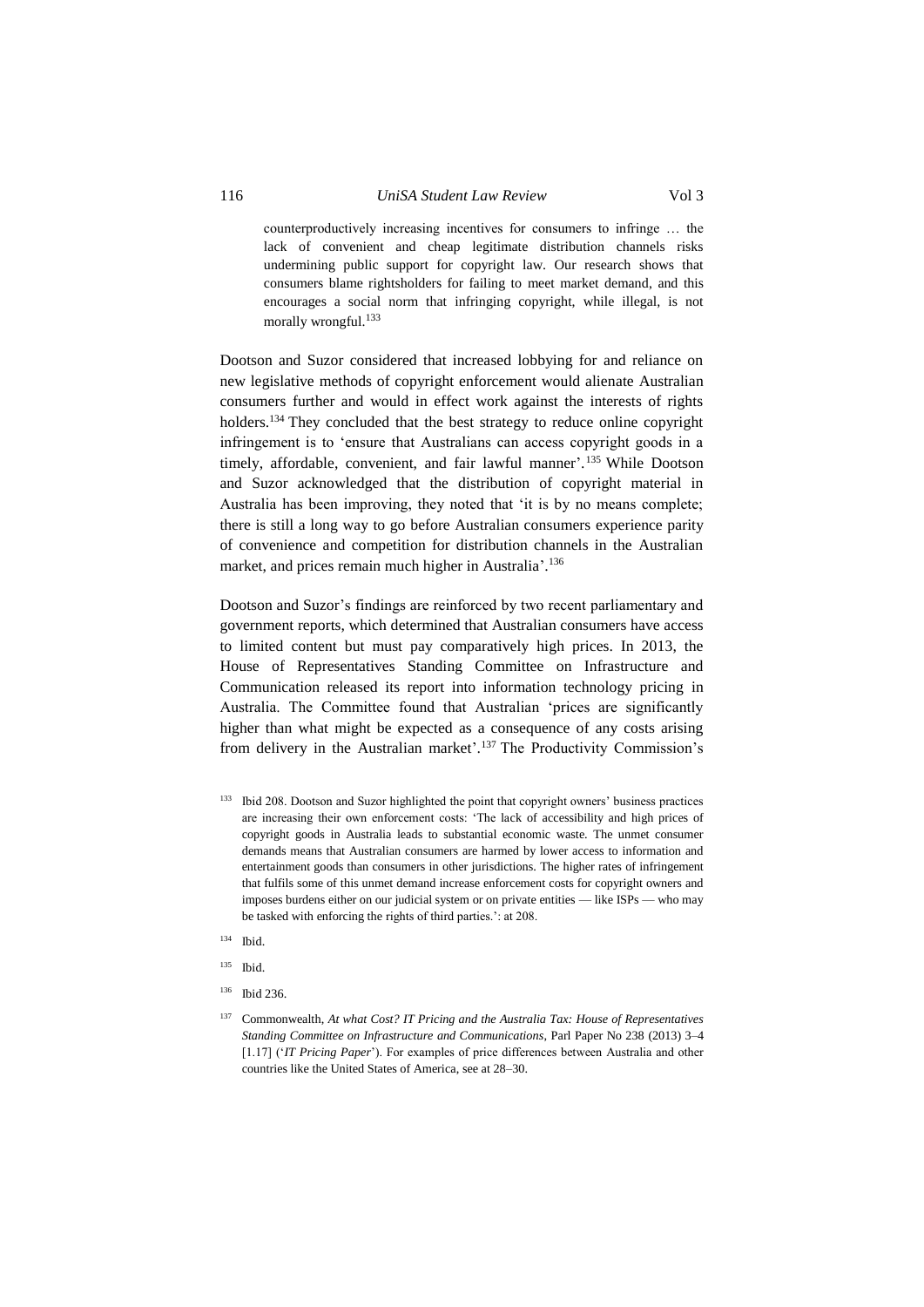2016 report into Australia's intellectual property arrangements went further. The Commission determined that the combined use of copyright, exclusive licences and geo-blocking in Australia has created a market that offers consumers a 'lower level of digital service (such as a more limited music or TV streaming catalogue) at a higher price than in overseas markets'. <sup>138</sup> Following the consideration of several consumer-based surveys and studies, the Commission concluded that:

the case for further policy change or Government action on copyright infringement is weak. Rights holders, their publishers and other content providers are best placed to bring content to Australian consumers in a timely and competitively priced way. This approach is the most efficient and effective way to reduce online copyright infringement.<sup>139</sup>

In light of the evidence presented, it appears that the criticisms of s 115A are justified. However, that does not inevitably permit the conclusion that s 115A will be wholly ineffective in reducing online copyright infringement and has no legitimate place in Australia.

Several studies have investigated the effect of website blocking injunctions granted under s 97A of the *Copyright, Designs and Patents Act 1988* (UK) c 48 and have determined that the website blocks were reasonably effective in reducing rates of online copyright infringement. A report by Incopro in 2014 revealed that 'ISP blocks had a significant impact on all blocked sites … On average, sites in the UK lose 73.2% of their Alexa estimated usage following a site block and maintain those levels consistently over time'.<sup>140</sup> Similarly, a report by Carnegie Mellon University on the effect of 53 different website blocks imposed in November 2014 under the UK legislation found that the blocks:

caused a 90% drop in visits to the blocked sites while causing no increase in usage of unblocked sites. This led to a 22% decrease in total piracy for all users affected by the blocks (or a 16% decrease across all users overall). We

- <sup>138</sup> Productivity Commission, 'Intellectual Property Arrangements' (Inquiry Report No 78, Productivity Commission, 23 September 2016) 142. See also Commonwealth, *IT Pricing Paper*, above n 137, 14–15, 18.
- <sup>139</sup> Productivity Commission, above n 138, 569.
- <sup>140</sup> Incopro, *Site Blocking Efficacy Study: United Kingdom* (13 November 2014) Australian Screen Association, 4

<http://auscreenassociation.film/uploads/reports/Incopro\_Site\_Blocking\_Efficacy\_Study-UK.pdf>. 'Alexa' is a web traffic data and analytics service. Cf Todd Spangler, 'Pirate Bay Shutdown Has Had Virtually No Effect on Digital Piracy Levels', *Variety* (online), 13 December 2014 <http://variety.com/2014/digital/news/pirate-bay-shutdown-has-hadvirtually-no-effect-on-digital-piracy-levels-1201378756/>.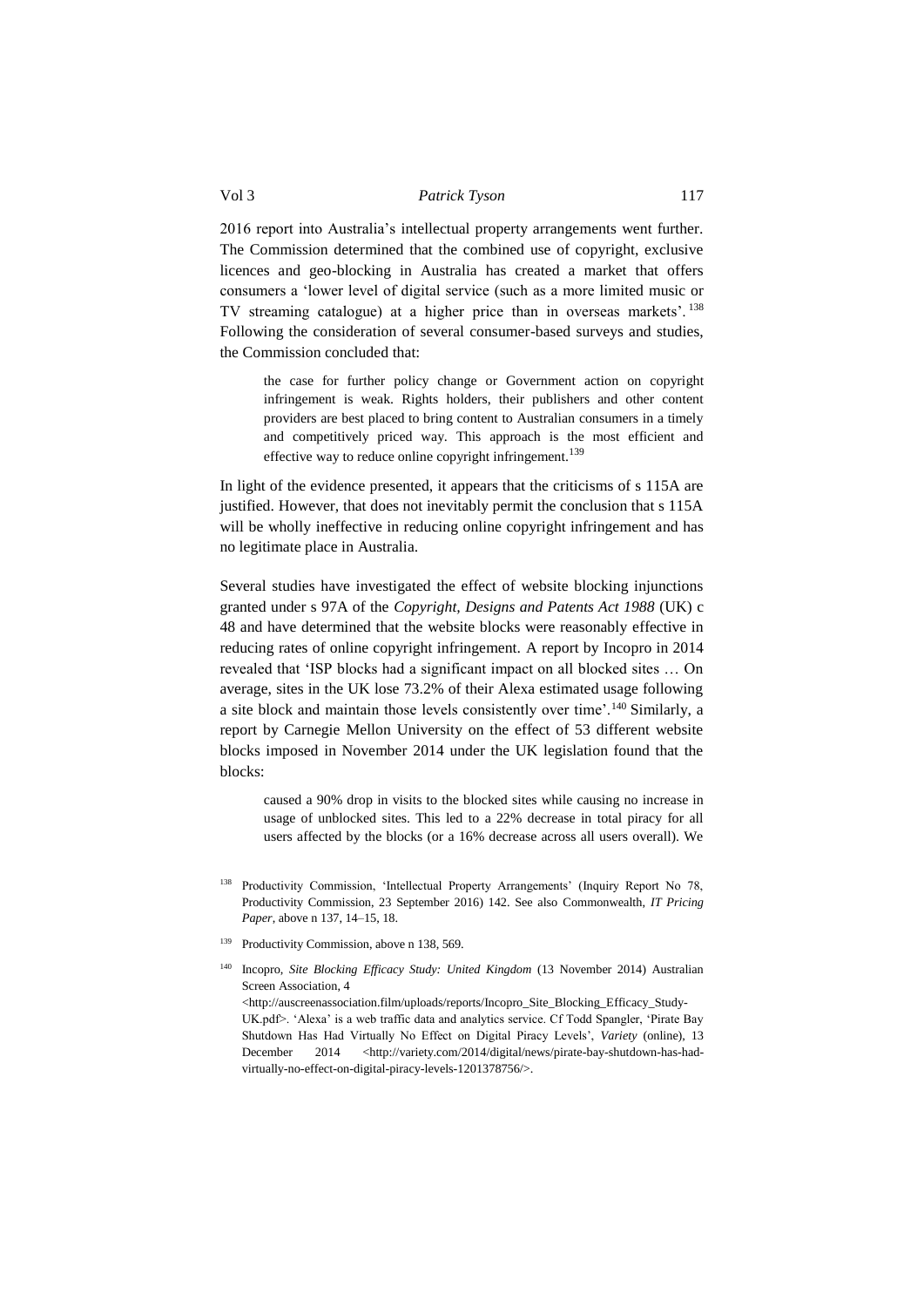also found that these blocks caused a 6% increase in visits to paid legal streaming sites like Netflix and a 10% increase in videos viewed on legal adsupported streaming sites like BBC and Channel  $5.^{141}$ 

That report showed that website blocking, when done on a large enough scale, can change consumer behaviour; it can shift consumers away from accessing infringing websites to legitimate online sources.<sup>142</sup> In *EMI Records v British Sky Broadcasting Ltd*,<sup>143</sup> Arnold J also pointed out that:

the evidence indicates that blocking orders *are* reasonably effective. The effect of the order made in Italy with regard to [The Pirate Bay or 'TPB'] … was a 73% reduction in audience accessing TPB in Italy and a 96% reduction in page views. The blocking order made in Italy in relation to [KickAss Torrents] has had a similar effect. As for the effect of the orders made in England in relation to TPB, as at 19 December 2011, TPB was ranked by Alexa as number 43 in the UK, while as at 21 November 2012, its UK ranking had dropped to number 293.<sup>144</sup>

Research into the effectiveness of website blocking in the United Kingdom cannot, of course, be automatically applied to Australia. The legal framework, attitudes of consumers toward online copyright infringement and the circumvention of website blocking laws, and the availability of licensed sources of copyright material differs between Australia and the United Kingdom.<sup>145</sup> Nonetheless, the evidence does lend some support to the view that website blocking laws imposed under s 115A can and will be at least somewhat effective in reducing rates of online copyright infringement in Australia. As Sadaat Cheema notes, website blocking:

does cause inconvenience to end users, whether by having to download encryption software or by having to pay a monthly subscription fee for a VPN service. While site-blocking will not keep out the most determined users, it will almost certainly have an impact on others.<sup>146</sup>

- <sup>141</sup> Brett Danaher, Michael D Smith and Rahul Tehang, 'Website Blocking Revisited: The Effect of the UK November 2014 Blocks on Consumer Behaviour' (Research Report, Carnegie Mellon University's Initiative for Digital Entertainment Analytics, April 2016) 2.
- <sup>142</sup> Ibid.
- <sup>143</sup> [2013] EWHC 379 (Ch) (28 February 2013).
- <sup>144</sup> Ibid [106] (Arnold J) (emphasis in original). Lord Justice Kitchin made similar comments in *Cartier International AG v British Sky Broadcasting Ltd* [2017] 1 All ER 700, 706 [13], 709 [20].
- <sup>145</sup> See Cheema, above n 39, 31.
- <sup>146</sup> Ibid.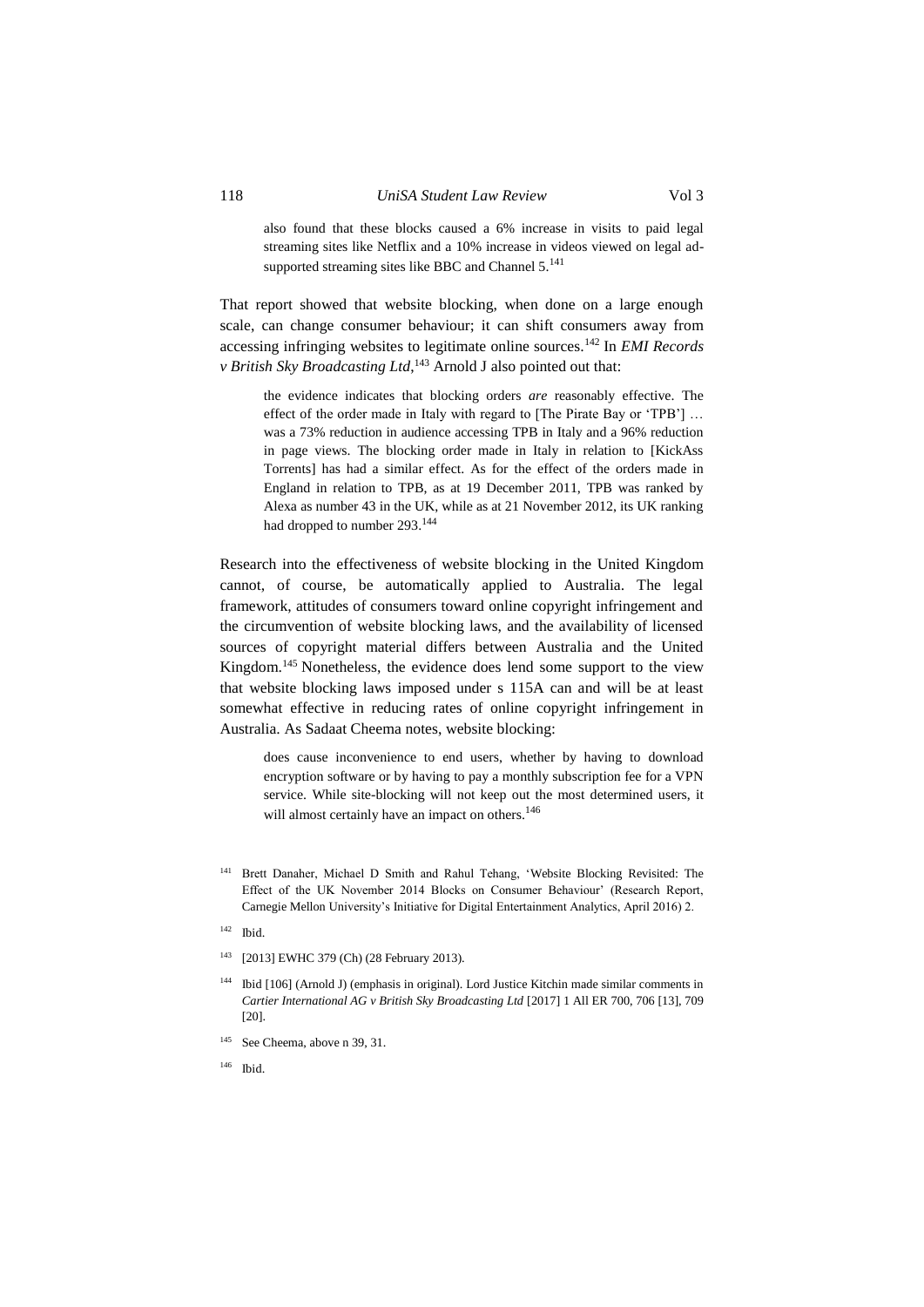It is true that there will always be internet users who can and will circumvent website blocks. It is also true that operators of infringing websites can circumvent website blocks. But those truths do not detract from s 115A's role, which is to *reduce* copyright infringement in Australia, not to eliminate it entirely. The Minister for Communications acknowledged the proper role of s 115A in his Second Reading Speech to the Copyright Amendment (Online Infringement) Bill 2015 (Cth) by admitting that '[t]here is no silver bullet to deal with internet piracy'.<sup>147</sup> As Eli Fisher colourfully explained, it has never been suggested that, following the introduction of s 115A, rights holders would be seen in some sort of rapturous '*V-J in Times Square* kiss celebrating the end of the war' against online infringement.<sup>148</sup> Rather, s 115A is designed to be 'a very useful if imperfect tool for rightsholders to reduce … piracy in Australia and encourage Australian consumers to migrate from illegal platforms to legitimate ones that compensate creators. And nothing more'. 149

Section 115A is clearly intended to operate in tandem with other tactics to reduce online copyright infringement. For example, rights holders and the Federal Government could create educational programs highlighting the importance of copyright to consumers and informing them about lawful sources of copyright material. The development of an industry notice code could also be restarted. Such a code might be used not only to warn an individual ISP subscriber of their alleged online infringement, but also to simultaneously act as a separate educational system. The best possible measure, however, is for rights holders to take much more significant steps to improve the supply of licensed copyright material to Australian consumers.<sup>150</sup> Although not commonly understood or recognised by the media and the general public in Australia, s 115A has always been intended to operate as one part of a wider approach to online copyright infringement. The Minister

- <sup>147</sup> Commonwealth, *Parliamentary Debates*, House of Representatives, 16 June 2015, 6416 (Malcolm Turnbull, Minister for Communications).
- <sup>148</sup> Fisher, above n 10, 34–5 (emphasis in original).
- <sup>149</sup> Ibid. 'Site-blocking is not a panacea but it *will* make a significant difference': Cheema, above n 39, 31 (emphasis in original). '[I]t is important to remember that the aim of website blocking, like other online enforcement methods, is not to eliminate online piracy altogether, but to change consumers' behaviour by raising the cost — in terms of time and willing to find alternatives sites [sic] and circumvention tools — to make the legal sources of content more appealing.': Cory, above n 2, 8.
- <sup>150</sup> See: Knight, above n 121, 145; Cheema, above n 39, 31. Cory has outlined several other legal and non-legal ways that governments and rights holders might tackle online copyright infringement domestically and internationally, giving examples from the United States of America: Cory, above n 2, 7–8.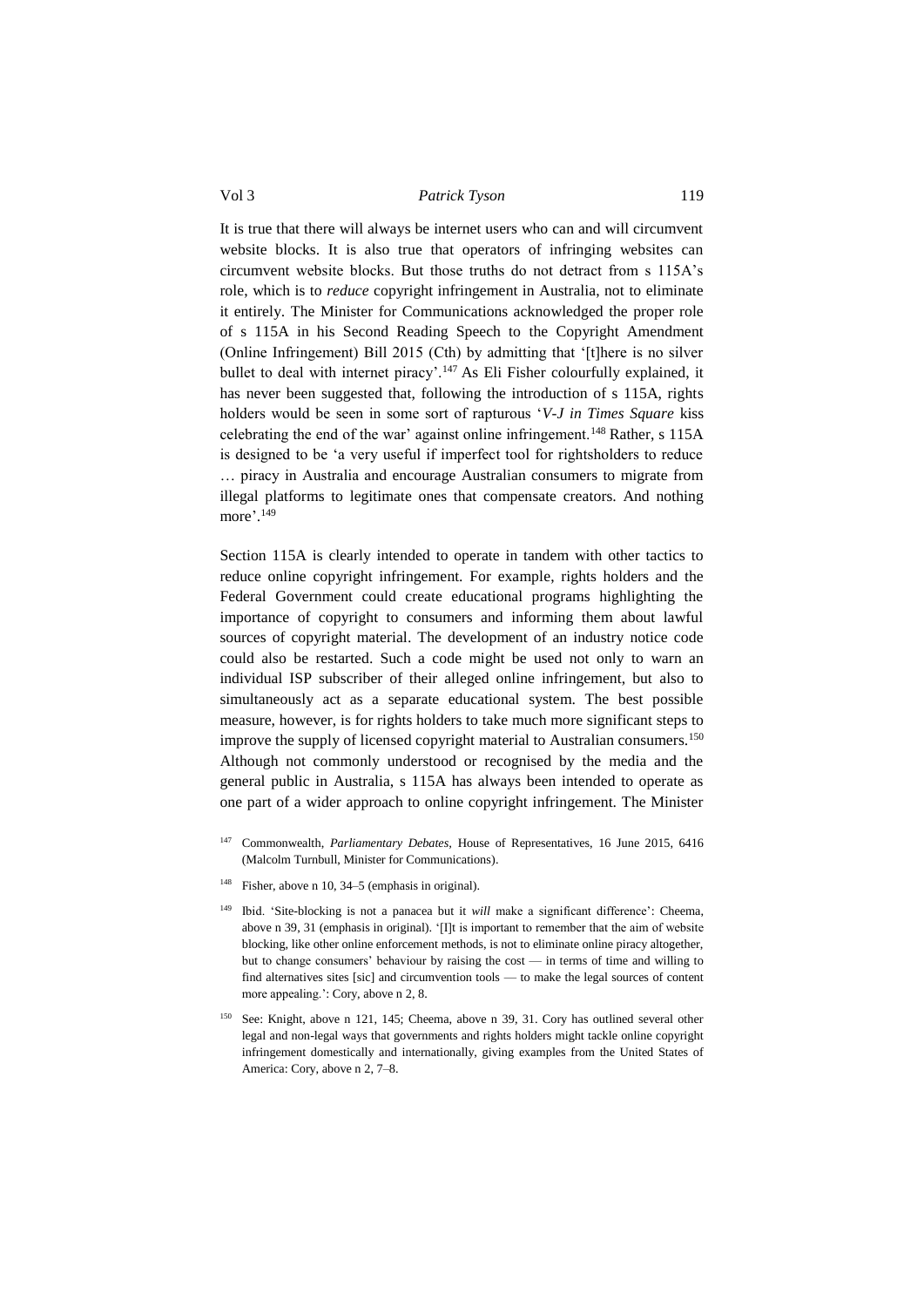for Communications emphasised in his Second Reading Speech that s 115A 'is not intended to operate in a vacuum. The availability of content that is timely and affordable is a key factor in the solution to online copyright infringement'. 151

# VII CONCLUSION

<span id="page-33-0"></span>This article has explained that the precedent established by the four decisions, particularly *Roadshow v Telstra (2016 Decision)* and *Universal Music Australia v TPG*, will likely require right holders to pay an ISP's costs of complying with an injunction granted under s 115A. It has also explained that in each case the Federal Court demonstrated that it has the power and will to make orders under s 115A that balance the interests of copyright owners, ISPs, website operators and consumers. This was evidenced by the fact that affected third parties can apply to vary or revoke the website blocking injunctions and the fact that the Federal Court rejected the proposal for 'rolling injunctions'. The rejection of 'rolling injunctions' should help assuage fears that s 115A would be abused because rights holders would be allowed to extend a website blocking injunction to new websites without any court oversight.

This article has also explained that s 115A cannot be, and was never intended to be, the ultimate solution to online copyright infringement in Australia. Section 115A is vulnerable to simple methods of circumvention by consumers and website operators. Furthermore, rights holders can best reduce rates of online infringement in Australia by providing consumers with access to content that is more timely, affordable and convenient. Should such steps not be taken alongside the use of s 115A, consumers will continue to infringe copyright of content online in high numbers because they will see it as morally justifiable in the circumstances.

When s 115A was enacted, the Federal Government committed itself to a review of the section that would take place 18 months after it began to operate.<sup>152</sup> It has been over two years since that commitment was made and a review has yet to be announced. This may be because, until recently, there

<sup>152</sup> Ibid.

<sup>151</sup> Commonwealth, *Parliamentary Debates,* House of Representatives, 16 June 2015, 6417 (Malcolm Turnbull, Minister for Communications). 'When infringing sources of content are disrupted, this disruption will be most effective if Australian consumers have legitimate sources to turn to that provide content at competitive prices and at the same time that it is available overseas.'